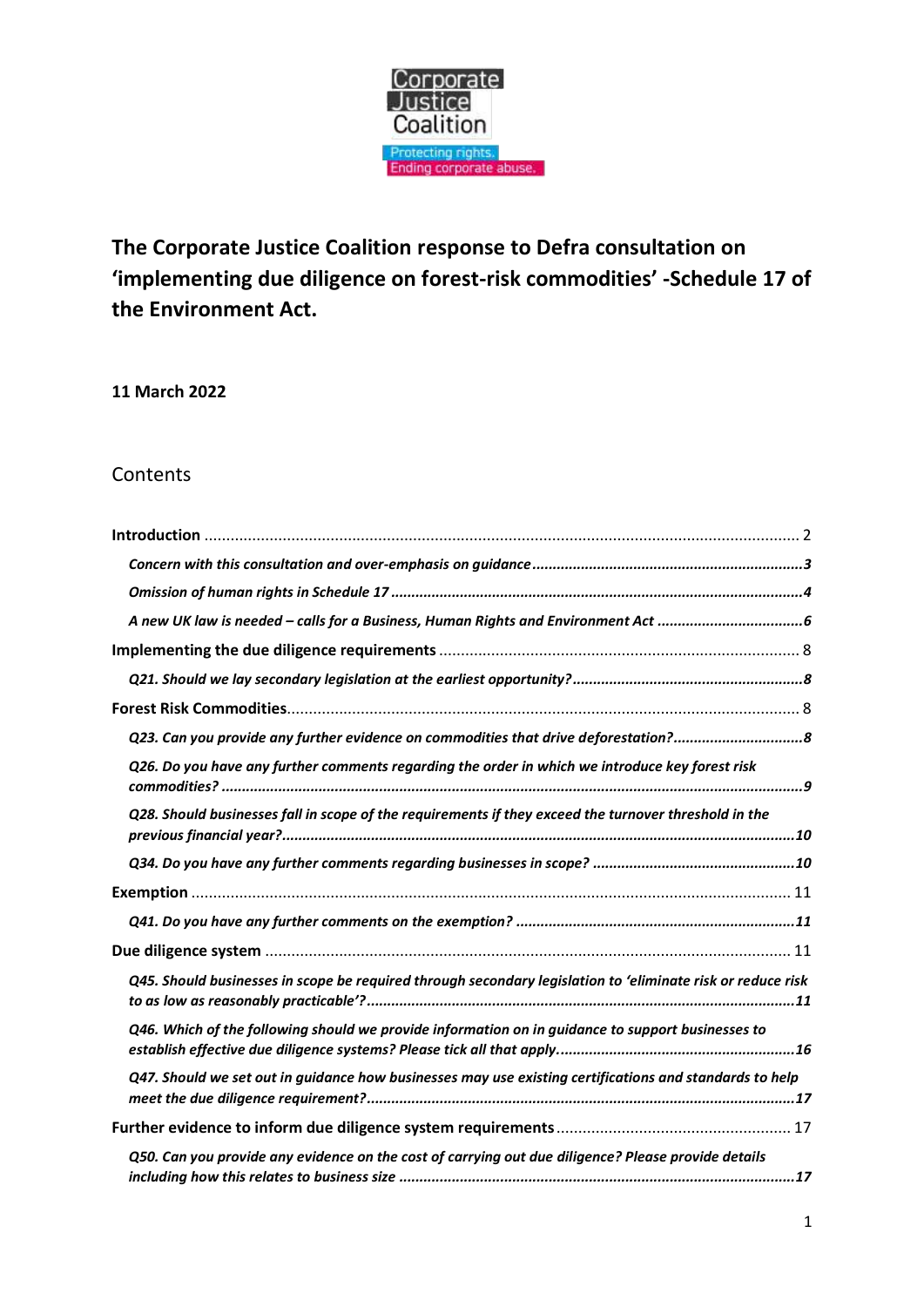

| Q55. What should businesses be required to report on to enable a regulator to identify areas for further |  |
|----------------------------------------------------------------------------------------------------------|--|
| Q: 56. Should non-commercially sensitive information about businesses' due diligence exercises be made   |  |
| Q: 57. What information should be made public about businesses' due diligence exercises to support       |  |
|                                                                                                          |  |
|                                                                                                          |  |
|                                                                                                          |  |

# <span id="page-1-0"></span>**Introduction**

Despite the efforts made by civil society groups, an amendment tabled in the Commons in 2020<sup>1</sup>, a series of interventions by Peers<sup>2</sup> during report stage and several amendments being put forwards in the House of Lords, Schedule 17 leaves very significant and concerning gaps in human rights protections due to:

- 1. The lack of reference in primary legislation to international human rights law obligations.
- 2. The severely limited 'due diligence system' that is not in step with authoritative frameworks such as the UN Guiding Principles on Business and Human Rights (UNGPs) and the OECD Guidelines for Multinational Enterprises (OECD Guidelines), which go beyond risk-mitigation and require preventative and remedial actions.
- 3. The lack of liability and access to justice for victims.

This is a missed opportunity for rights-holders including indigenous peoples and other forestdependent communities who will continue suffering human rights violations at the hands of agribusiness, such as land dispossession, failure to gain their free, prior and informed consent, and nonrespect for their right to self-determination. The lack of human rights protection in Schedule 17 also disregards the dire situation of human rights, land and environmental defenders in tropical forest regions.

It is also a missed opportunity to support poverty reduction amongst smallholder farmers who represent some of the poorest families worldwide – a consequence of unquestioned business models predicated on unfair pricing, trading and purchasing practices. The risk-mitigation approach set down in primary legislation is highly likely to result in unintended negative consequences for

<sup>1</sup> https://corporatejusticecoalition.org/resources/briefing-on-the-environment-bill-amendment-nc5-on-duediligence-legislation/

<sup>&</sup>lt;sup>2</sup> See speeches from Lady of Manor Castle and Baroness Sheehan during Second Reading in the House of Lords, 7 June 2021[: https://hansard.parliament.uk/lords/2021-06-07/debates/6E1FE4FF-613D-44D6-8668-](https://hansard.parliament.uk/lords/2021-06-07/debates/6E1FE4FF-613D-44D6-8668-C8468E87D916/EnvironmentBill) [C8468E87D916/EnvironmentBill](https://hansard.parliament.uk/lords/2021-06-07/debates/6E1FE4FF-613D-44D6-8668-C8468E87D916/EnvironmentBill)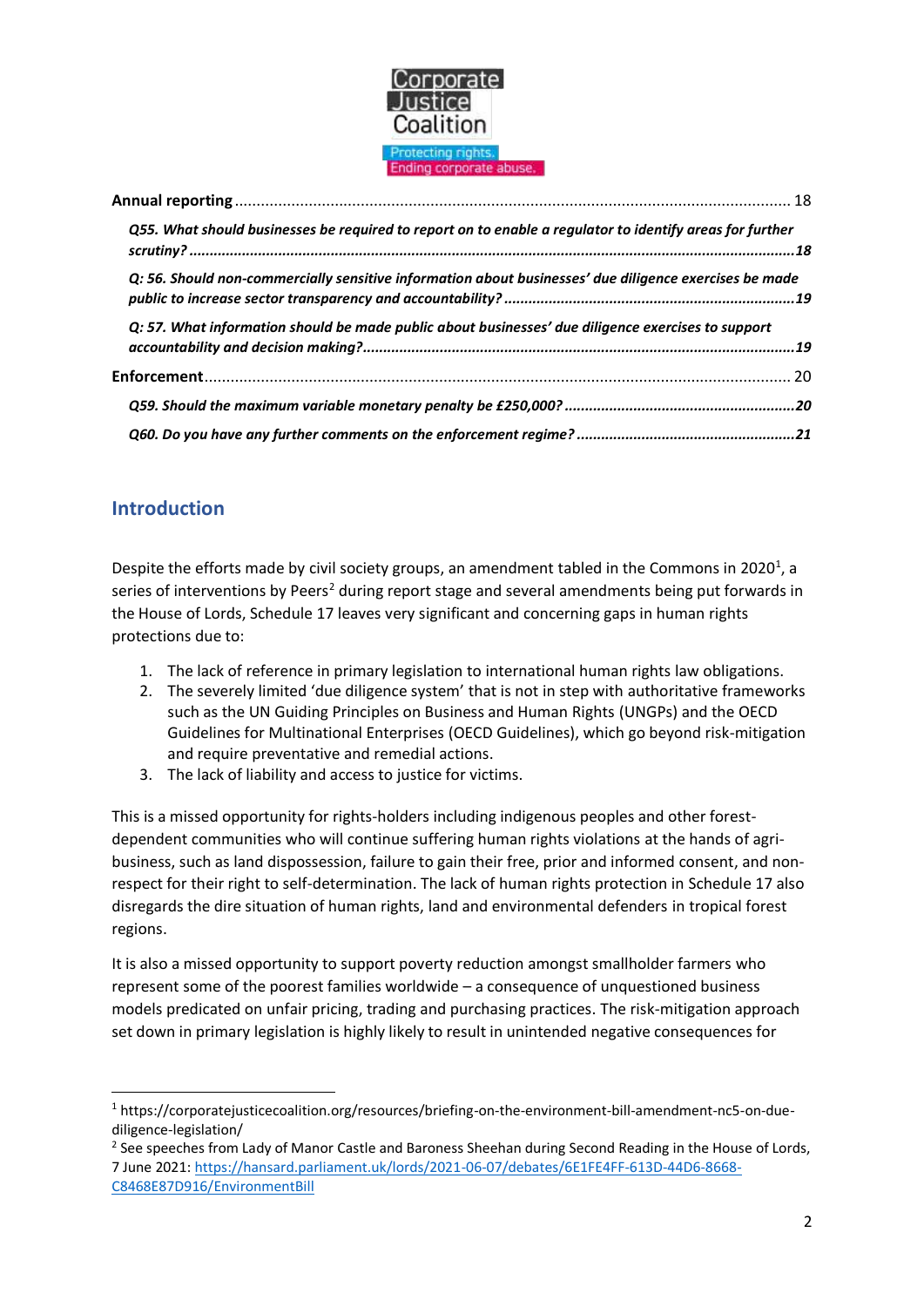

smallholder farmers as downstream actors 'cut and run' to reduce their risks of non-compliance with the law.

We - the Corporate Justice Coalition, an independent UK charity - recognise that there are some opportunities to incorporate some minimal human rights safeguards into secondary legislation and we offer suggestions to this end within the responses to certain questions in the consultation. However, we believe that due to the constraints of the primary legislation, meaningful inclusion of human rights is no longer possible in Schedule 17 and a new law that brings human rights and the environment together from its inception is urgently required.

Given the constraints of this consultation format, our response is being submitted via email in order for the broader human rights considerations and our call for a new UK law to be unpacked in more detail.

### <span id="page-2-0"></span>*Concern with this consultation and over-emphasis on guidance*

The practical implementation of Schedule 17 is pivotal to the successful implementation of the law and its ability to deliver on the policy objective to reduce deforestation linked to UK consumption.

As Defra is already aware, there is concern among civil society groups that this consultation has been designed to gather responses to a specific, limited and already defined course of action, rather than gathering responses on how best to implement Schedule 17 as well as to ensure the right balance between secondary legislation and guidance.

Setting out the structure of what is expected under secondary legislation will ensure the key building blocks and requirements under the law are clear and robust enough to stand the test of time. Guidance should be used only to complement the structure set out in the secondary legislation and to clarify details that can be changed over time.

Unfortunately, Defra's Impact Assessment<sup>3</sup> seems to indicate that many important structural elements are being left to planned guidance rather than being set out in the secondary legislation; and it appears that key elements of this would also be left to company choice and judgement.

We consider this to be inadequate and inappropriate as it makes it likely that different approaches, with varying levels of ambition and success, will be adopted. This not only reduces the law's potential positive impact but will also makes enforcement far harder.

The consultation itself does not ask specific questions that are fundamental to detail within secondary legislation, such as:

<sup>3</sup> https://consult.defra.gov.uk/international-biodiversity-and-climate/implementing-due-diligence-forest-riskcommodities/supporting\_documents/duediligenceconsultationimpactassessment.pdf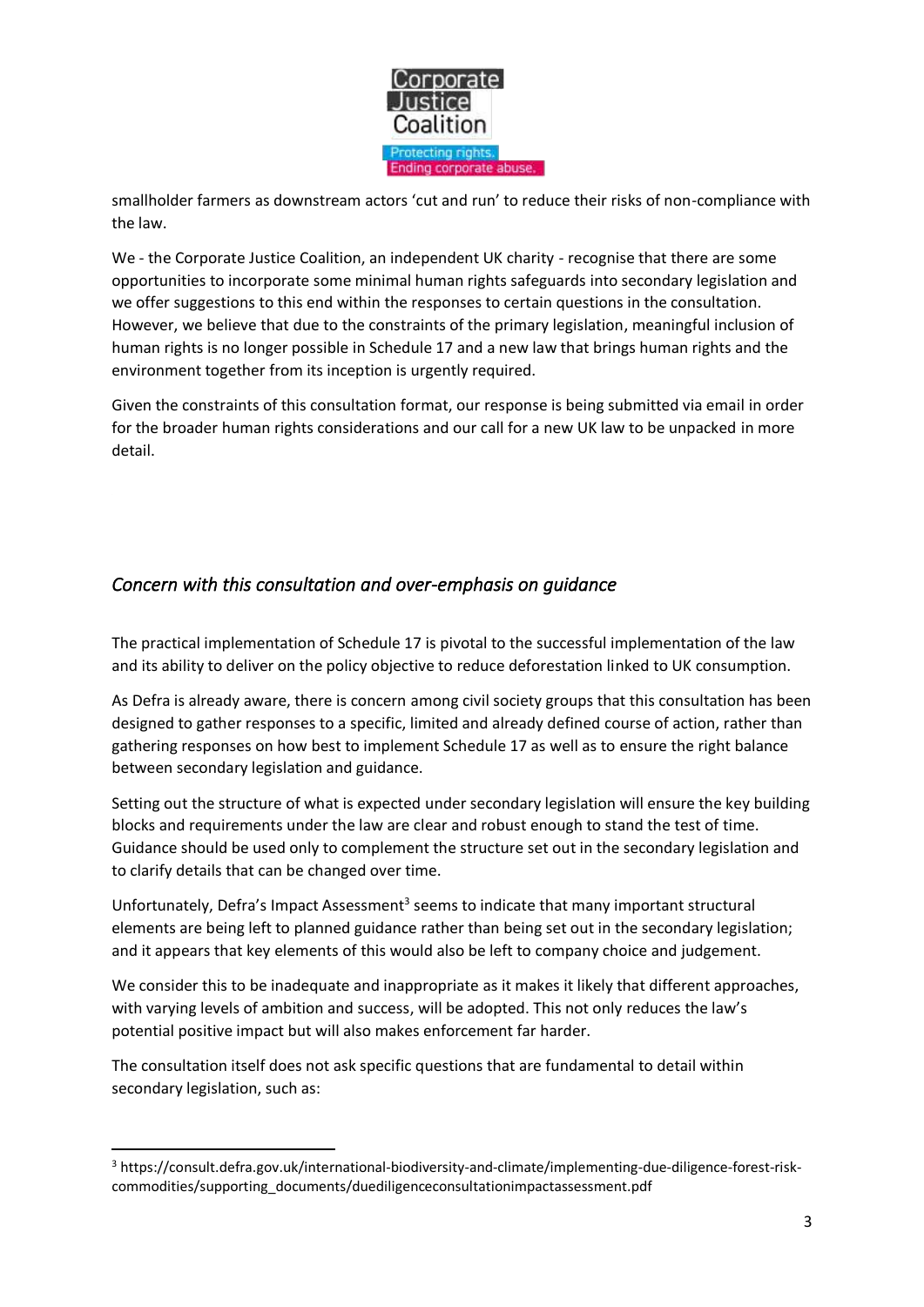

- 1. Which specific categories of national-level law companies must look for when defining which national laws are applicable in their supply chains *(this includes land use, land ownership and customary land tenure)*;
- 2. What key elements of the 'due diligence system' should look like in practice, such as the proposed country or jurisdictional-level risk assessment, and what methodology should be used to bring this together with individual company supply chain information *(this is essential to ensure consistency)*, and;
- 3. What safeguards need to be put in place to ensure 'cut and run' does not become a default reaction to the legislation, potentially leaving millions of smallholders to bear the burden.

We are also concerned about the prospective future engagement of rightsholders in future consultations, noting that this and previous consultations have not made it easy for those affected by business in places of production to engage.

Defra's Impact Assessment sets out that it will be, *"important to test the regulatory details and enforcement infrastructure with relevant sectors/stakeholders, including producer countries. This is because another key objective of the legislation is to forge effective partnerships with producer countries, in order to support and help strengthen the legislative frameworks they have in place to protect forests and other natural ecosystems".* <sup>4</sup>

We consider it vital that Defra moves beyond state-state engagement and defines the applicable law based on objective, expert analysis; and tests the regulatory details and enforcement infrastructure with all relevant stakeholders, including local and international CSOs, indigenous peoples, forest-risk dependent communities and smallholders.

However, it is also important to anticipate that in many contexts, a multi-stakeholder approach is not always successful in enabling less-powerful actors to meaningfully engage. <sup>5</sup> This can be for several different reasons ranging from structural racism, prejudice and discrimination to practical barriers that blocks attendance (meeting locations, lack of internet access, costs involved, language barriers etc.).

If multi-stakeholder approaches are adopted by Defra, power dynamics must be taken into consideration and addressed before the multi-stakeholder consultations begin. This includes ensuring that final decision-making is equally held by different groups in attendance and that the governance model is clear.

## <span id="page-3-0"></span>*Omission of human rights in Schedule 17*

The Global Resource Initiative (GRI) – a government-convened multi-stakeholder group including civil society groups, business and government, brought together with the express intent of advising on UK environmental policy - recommended that, *"The government urgently introduces a mandatory*

<sup>4</sup> [https://consult.defra.gov.uk/international-biodiversity-and-climate/implementing-due-diligence-forest-risk](https://consult.defra.gov.uk/international-biodiversity-and-climate/implementing-due-diligence-forest-risk-commodities/supporting_documents/duediligenceconsultationimpactassessment.pdf)[commodities/supporting\\_documents/duediligenceconsultationimpactassessment.pdf,](https://consult.defra.gov.uk/international-biodiversity-and-climate/implementing-due-diligence-forest-risk-commodities/supporting_documents/duediligenceconsultationimpactassessment.pdf) page 15

<sup>5</sup> https://www.cifor.org/knowledge/publication/8057/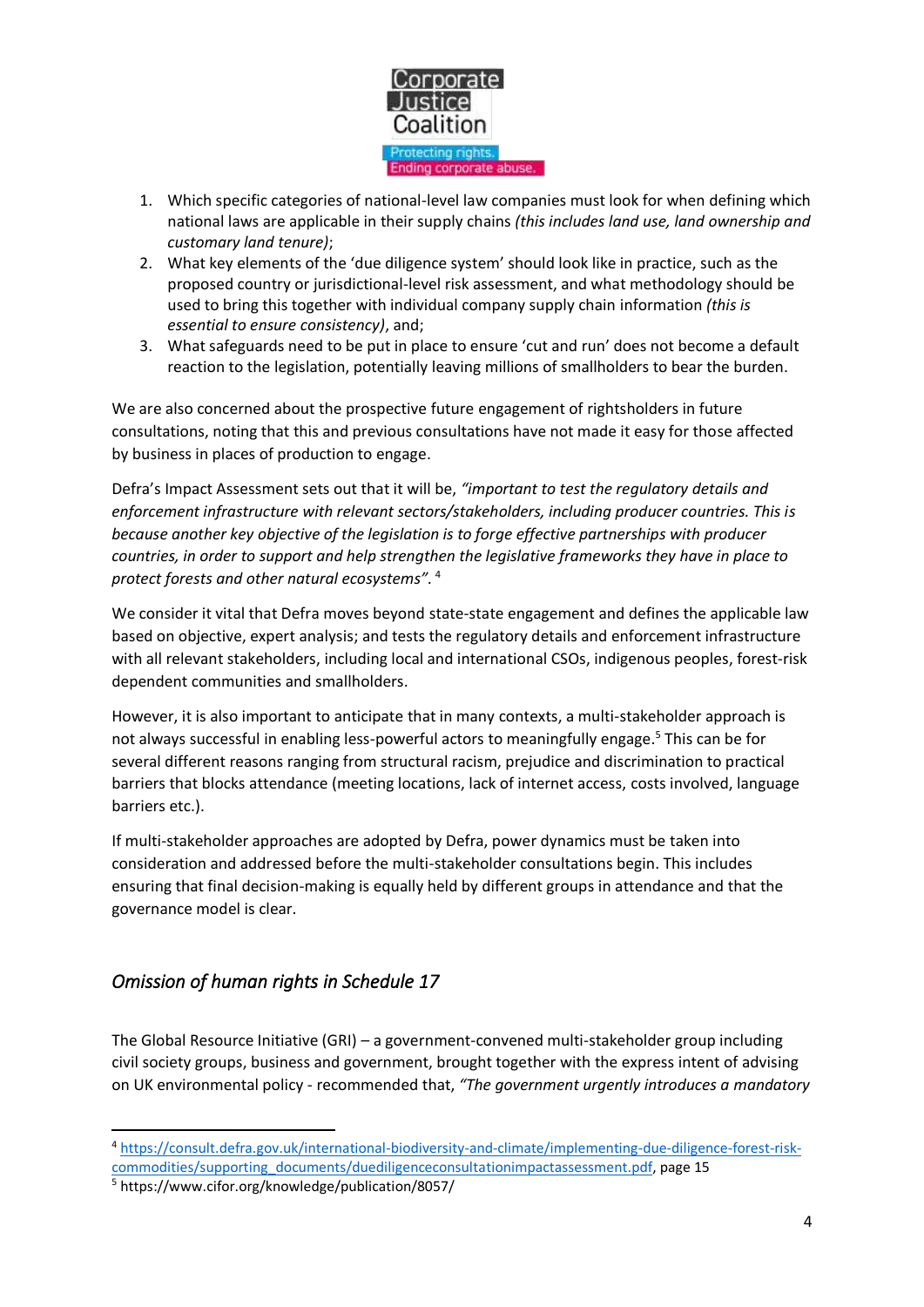

*due diligence obligation on companies that place commodities and derived products that contribute to deforestation on the UK market and to take action to ensure similar principles are applied to the finance industry".<sup>6</sup>*

In the text following this recommendation it clearly states that, *"The mandatory due diligence obligation should require companies to analyse the presence of environmental and human rights risks and impacts within their supply chains".*

Despite this guidance, Schedule 17 only addresses the GRI recommendation in part. The UK Government should set out a timeline and plan for how it intends to respond fully to the recommendations set out by the GRI to introduce human rights due diligence.<sup>7</sup>

In the summary of responses to Defra's first consultation on primary legislation in 2020, 85% of respondents specified that the proposal's environmental focus needs to go hand in hand with human rights. 8

A Freedom of information request by the NGO Earthsight shows that some of the largest players in the agricultural sector clearly indicated their preference for human rights inclusion in Schedule 17.

Unilever encouraged the UK Government to use existing frameworks as a starting point, referring directly to the UNGPs, and discouraged the UK Government from, "taking a narrow approach in comparison to the EU's more comprehensive approach" and by doing so risking "additional burdens on businesses".

Nestlé cited the need for a level playing field and expressed that, "incorporating human rights elements is a vital measure for mandatory environmental due diligence regulation and this is one key aspect that we feel should be brought out more overtly in the proposals".

Cargill, one of the world's largest traders of agricultural commodities, indicated its understanding was that due diligence is inclusive of human rights.

UK civil society groups are proposing a Business, Human Rights and Environment Act<sup>9</sup>: a horizontal law that would adopt, from inception, a rights-based approach that would go, *"beyond simply identifying and managing material risks to the enterprise itself to include the risks to rightsholders"*<sup>10</sup> .

It would require a combined human rights *and* environmental due diligence, reflecting widespread recognition that an integrated approach is necessary. This sentiment, that human rights and the

<sup>6</sup>[https://assets.publishing.service.gov.uk/government/uploads/system/uploads/attachment\\_data/file/876465/](https://assets.publishing.service.gov.uk/government/uploads/system/uploads/attachment_data/file/876465/gri-taskforce-executive-summary.pdf) [gri-taskforce-executive-summary.pdf](https://assets.publishing.service.gov.uk/government/uploads/system/uploads/attachment_data/file/876465/gri-taskforce-executive-summary.pdf)

<sup>&</sup>lt;sup>7</sup> "The mandatory due diligence obligation should require companies to analyse the presence of environmental and human rights risks and impacts within their supply chains", page 6:

[https://assets.publishing.service.gov.uk/government/uploads/system/uploads/attachment\\_data/file/876465/](https://assets.publishing.service.gov.uk/government/uploads/system/uploads/attachment_data/file/876465/gri-taskforce-executive-summary.pdf) [gri-taskforce-executive-summary.pdf](https://assets.publishing.service.gov.uk/government/uploads/system/uploads/attachment_data/file/876465/gri-taskforce-executive-summary.pdf)

<sup>8</sup>[https://assets.publishing.service.gov.uk/government/uploads/system/uploads/attachment\\_data/file/933985/](https://assets.publishing.service.gov.uk/government/uploads/system/uploads/attachment_data/file/933985/due-diligence-forest-risk-commodities-government-response.pdf) [due-diligence-forest-risk-commodities-government-response.pdf](https://assets.publishing.service.gov.uk/government/uploads/system/uploads/attachment_data/file/933985/due-diligence-forest-risk-commodities-government-response.pdf)

<sup>9</sup> [https://corporatejusticecoalition.org/wp-content/uploads/2021/10/CJC-Principles-UK-Duty-to-Prevent-Law-](https://corporatejusticecoalition.org/wp-content/uploads/2021/10/CJC-Principles-UK-Duty-to-Prevent-Law-1.pdf)[1.pdf](https://corporatejusticecoalition.org/wp-content/uploads/2021/10/CJC-Principles-UK-Duty-to-Prevent-Law-1.pdf)

<sup>&</sup>lt;sup>10</sup> [https://www.ohchr.org/documents/publications/guidingprinciplesbusinesshr\\_en.pdf,](https://www.ohchr.org/documents/publications/guidingprinciplesbusinesshr_en.pdf) Page 18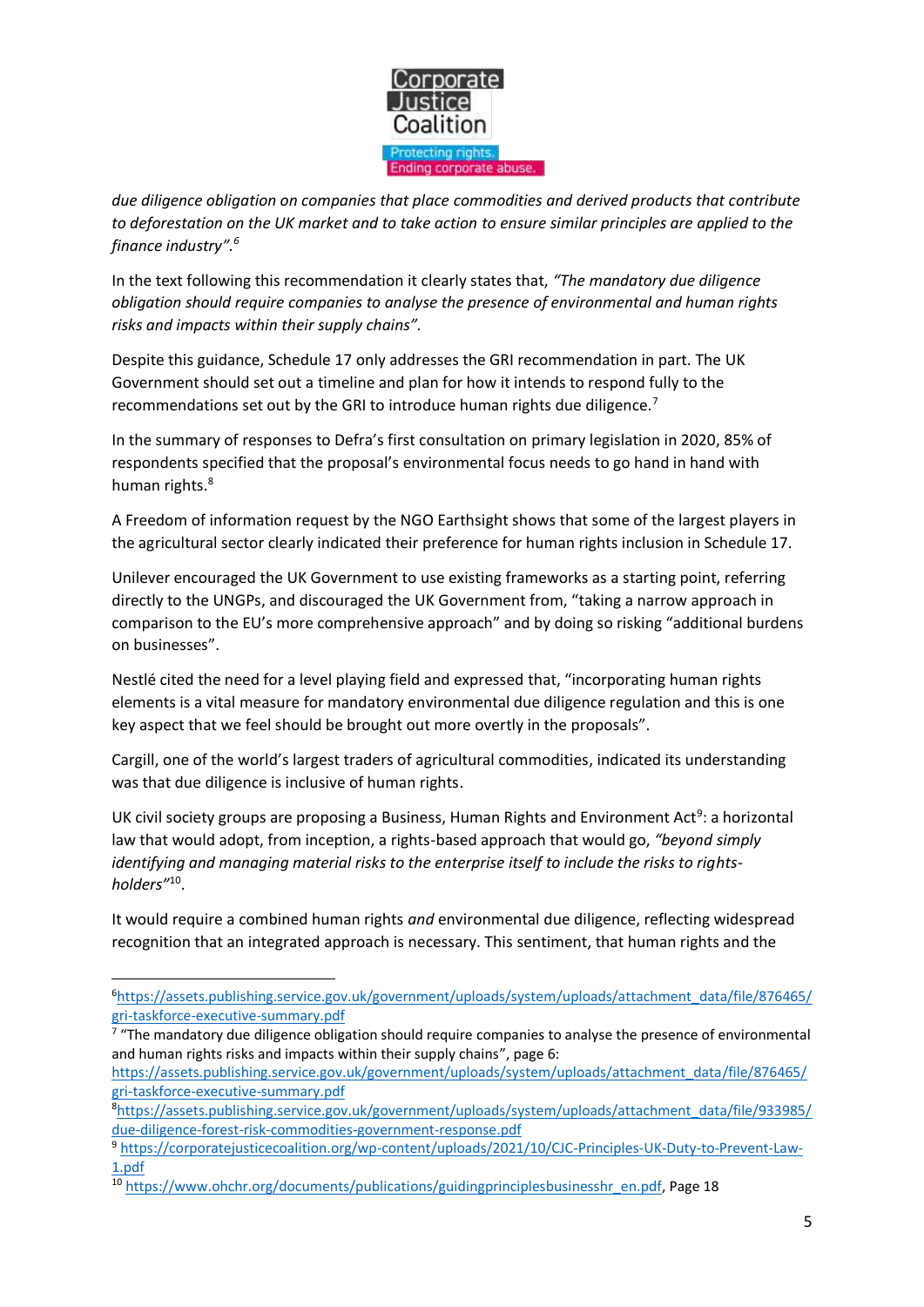

environment need to be considered simultaneously, was the central message in an open letter published ahead of COP26, endorsed by over 180 indigenous peoples' organisations, civil society groups - including human rights, environmental and conservation organisations - and human rights, land and environmental defenders, as well as academics and experts from 58 countries.<sup>11</sup>

As noted by the GRI, *"Policy makers, business and finance leaders are recognising that the choice between environmental protection, economic growth, human rights and livelihoods, health and food production is a false one. These aims can be achieved simultaneously, in fact they can only be achieved together".*<sup>12</sup>

There are opportunities in the secondary legislation to incorporate some minimal human rights safeguards, such as ensuring the enforcement agency has a third-party complaints mechanism; however, due to the constraints of the primary legislation, full inclusion of human rights is no longer possible in Schedule 17 and a new law is urgently required.

## <span id="page-5-0"></span>*A new UK law is needed – calls for a Business, Human Rights and Environment Act*

The Corporate Justice Coalition and partners are calling for a new UK law – a Business, Human Rights and Environment Act – backed by 57,000 members of the British public who have signed a petition.<sup>13</sup>

This 'mandatory human rights and environmental due diligence' law with liability provisions based on the duties to prevent tax evasion and bribery found in the Criminal Finances Act 2017 and the Bribery Act 2010, has been called for by the Joint Committee on Human Rights.<sup>14</sup> Such a law has been found to be legally feasible by the British Institute of International and Comparative Law.<sup>15</sup>

This approach is modelled on ground-breaking provisions in UK law, while aligning with the spirit and intent of internationally recognised frameworks, the UNGPs and the OECD guidelines. It is further informed by the text and negotiations on the UN Binding Treaty for Transnational Corporations.<sup>16</sup>

Along with 34 of our partners, including Amnesty International, CAFOD, Friends of the Earth, Forest Peoples Programme, The Fairtrade Foundation, Fauna and Flora International, Global Witness, the Environmental Justice Foundation and Unison we have set out the principal elements of such a law. 17

Our joint proposal is clear: companies of all sizes and sectors, as well as investors and public procurement, should be obliged to undertake Human Rights and Environmental Due Diligence

<sup>11</sup> [https://corporatejusticecoalition.org/wp-content/uploads/2021/10/signatory-letter\\_english.pdf](https://corporatejusticecoalition.org/wp-content/uploads/2021/10/signatory-letter_english.pdf)

<sup>&</sup>lt;sup>12</sup>[https://assets.publishing.service.gov.uk/government/uploads/system/uploads/attachment\\_data/file/876465](https://assets.publishing.service.gov.uk/government/uploads/system/uploads/attachment_data/file/876465/gri-taskforce-executive-summary.pdf) [/gri-taskforce-executive-summary.pdf,](https://assets.publishing.service.gov.uk/government/uploads/system/uploads/attachment_data/file/876465/gri-taskforce-executive-summary.pdf) page 2

<sup>13</sup> <https://corporatejusticecoalition.org/>

<sup>&</sup>lt;sup>14</sup> [Human Rights and Business 2017: Promoting responsibility and ensuring accountability -](https://publications.parliament.uk/pa/jt201617/jtselect/jtrights/443/44311.htm#_idTextAnchor094) Joint Committee on Human Rights - [House of Commons \(parliament.uk\)](https://publications.parliament.uk/pa/jt201617/jtselect/jtrights/443/44311.htm#_idTextAnchor094)

<sup>&</sup>lt;sup>15</sup> [A UK Failure to Prevent Mechanism for Corporate Human Rights Harms \(biicl.org\)](https://www.biicl.org/publications/a-uk-failure-to-prevent-mechanism-for-corporate-human-rights-harms)

<sup>16</sup>[https://www.ohchr.org/en/hrbodies/hrc/wgtranscorp/pages/igwgontnc.aspx#:~:text=At%20its%2026th%20s](https://www.ohchr.org/en/hrbodies/hrc/wgtranscorp/pages/igwgontnc.aspx#:~:text=At%20its%2026th%20session%2C%20on,to%20elaborate%20an%20international%20legally) [ession%2C%20on,to%20elaborate%20an%20international%20legally](https://www.ohchr.org/en/hrbodies/hrc/wgtranscorp/pages/igwgontnc.aspx#:~:text=At%20its%2026th%20session%2C%20on,to%20elaborate%20an%20international%20legally)

<sup>17</sup> [https://corporatejusticecoalition.org/wp-content/uploads/2021/10/CJC-Principles-UK-Duty-to-Prevent-Law-](https://corporatejusticecoalition.org/wp-content/uploads/2021/10/CJC-Principles-UK-Duty-to-Prevent-Law-1.pdf)[1.pdf](https://corporatejusticecoalition.org/wp-content/uploads/2021/10/CJC-Principles-UK-Duty-to-Prevent-Law-1.pdf)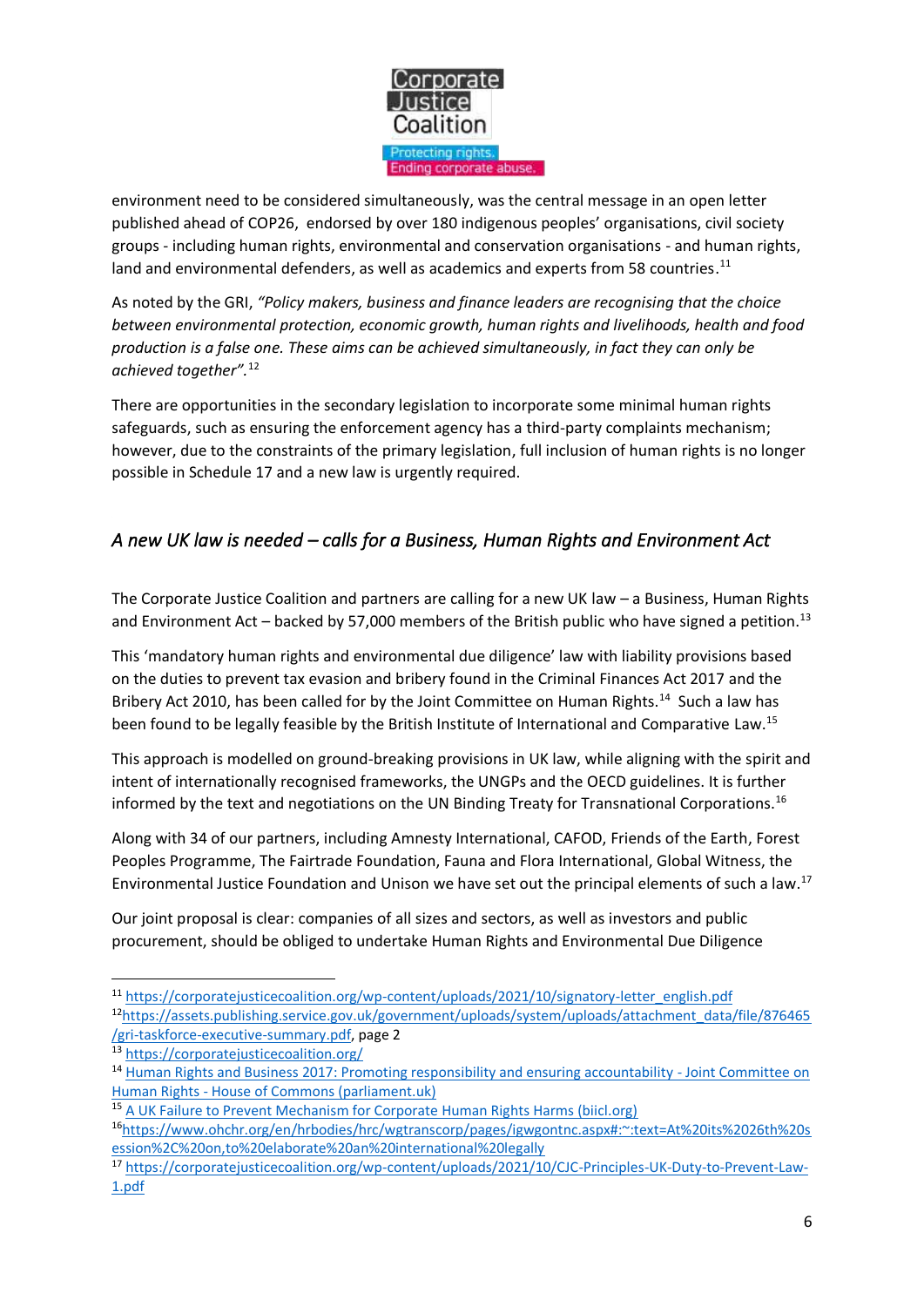

(HREDD) with the express aim of preventing harm and achieving positive outcomes for people and the environment.

But is not only civil society groups and the general public who are calling for such a law in the UK. In October 2021, 36 UK businesses and investors, including Mars, Nestle, Mondelez, Unilever, Twinings, Tony's Chocolonely, Tesco and the Co-op released a statement in which they state that they want the UK government to*, "...introduce a new legal requirement for companies and investors to carry out human rights and environmental due diligence"*, and that this, *"…needs to be accompanied by consequences that will be strong enough to ensure that businesses that fall within the scope of the legislation carry out HREDD to a high standard and that victims have access to justice"*.

It is unsurprising that these companies are beginning to speak out about the need for a broader, horizontal law in the UK. Companies likely to be in scope of Schedule 17 will be looking simultaneously at requirements under the EU's proposal for a Sustainable Corporate Due Diligence Directive<sup>18</sup> that places obligations on companies in relation to both human rights and the environment, the EU's proposed regulation on deforestation-free products, which notably covers both legal and illegal deforestation, as well as other relevant laws in the US and beyond.<sup>19</sup>

In June 2020, in an Oral Question to the Government, Baroness Sheehan asked what plans the Government had to introduce human rights due diligence to businesses in the context of keeping pace with developments in the EU.<sup>20</sup> Lord Callanan, Undersecretary of State for the Department of Business, Energy and Industrial Strategy responded to say that there were no plans to make human rights due diligence mandatory because existing law in the UK is sufficient in holding businesses to account.

We believe this assertion to be wholly incorrect. An independent review of the Modern Slavery Act, which deals only with one subset of human rights, recognised that an estimated 40% of eligible companies are not complying with the legislation at all (Para 15, Page 13). Those who do are offering little substance and detail.<sup>21</sup>

Lord Callanan further set out the Government's position that it prefers the approach of *"… encouraging businesses to follow the voluntary framework of the UNGPs".*

However, the UN Working Group for Business and Human Rights have clarified that *"The UNGPs set out the legal and policy implications for how to operationalize this duty [to protect against human rights abuse by business] through a "smart mix" of measures that include legally binding measures, particularly where voluntary measures continue to leave significant gaps in human rights protections.".* 22

We agree with the analysis offered by law firm Herbert Smith Freehills - a position shared by several MPs we have spoken to – that *"There is a risk… that the UK's approach could lead to a patchwork of* 

<sup>18</sup> [https://ec.europa.eu/commission/presscorner/detail/en/ip\\_22\\_1145](https://ec.europa.eu/commission/presscorner/detail/en/ip_22_1145)

<sup>19</sup> [https://ec.europa.eu/environment/publications/proposal-regulation-deforestation-free-products\\_en](https://ec.europa.eu/environment/publications/proposal-regulation-deforestation-free-products_en)

<sup>20</sup> [https://hansard.parliament.uk/Lords/2021-07-20/debates/5F00DDB9-24F9-4691-BAB4-](https://hansard.parliament.uk/Lords/2021-07-20/debates/5F00DDB9-24F9-4691-BAB4-5670FF5EC286/details) [5670FF5EC286/details](https://hansard.parliament.uk/Lords/2021-07-20/debates/5F00DDB9-24F9-4691-BAB4-5670FF5EC286/details)

<sup>&</sup>lt;sup>21</sup>[https://assets.publishing.service.gov.uk/government/uploads/system/uploads/attachment\\_data/file/803406](https://assets.publishing.service.gov.uk/government/uploads/system/uploads/attachment_data/file/803406/Independent_review_of_the_Modern_Slavery_Act_-_final_report.pdf) [/Independent\\_review\\_of\\_the\\_Modern\\_Slavery\\_Act\\_-\\_final\\_report.pdf](https://assets.publishing.service.gov.uk/government/uploads/system/uploads/attachment_data/file/803406/Independent_review_of_the_Modern_Slavery_Act_-_final_report.pdf)

<sup>22</sup> <https://www.ohchr.org/EN/Issues/Business/Pages/MandatoryHRDD.aspx>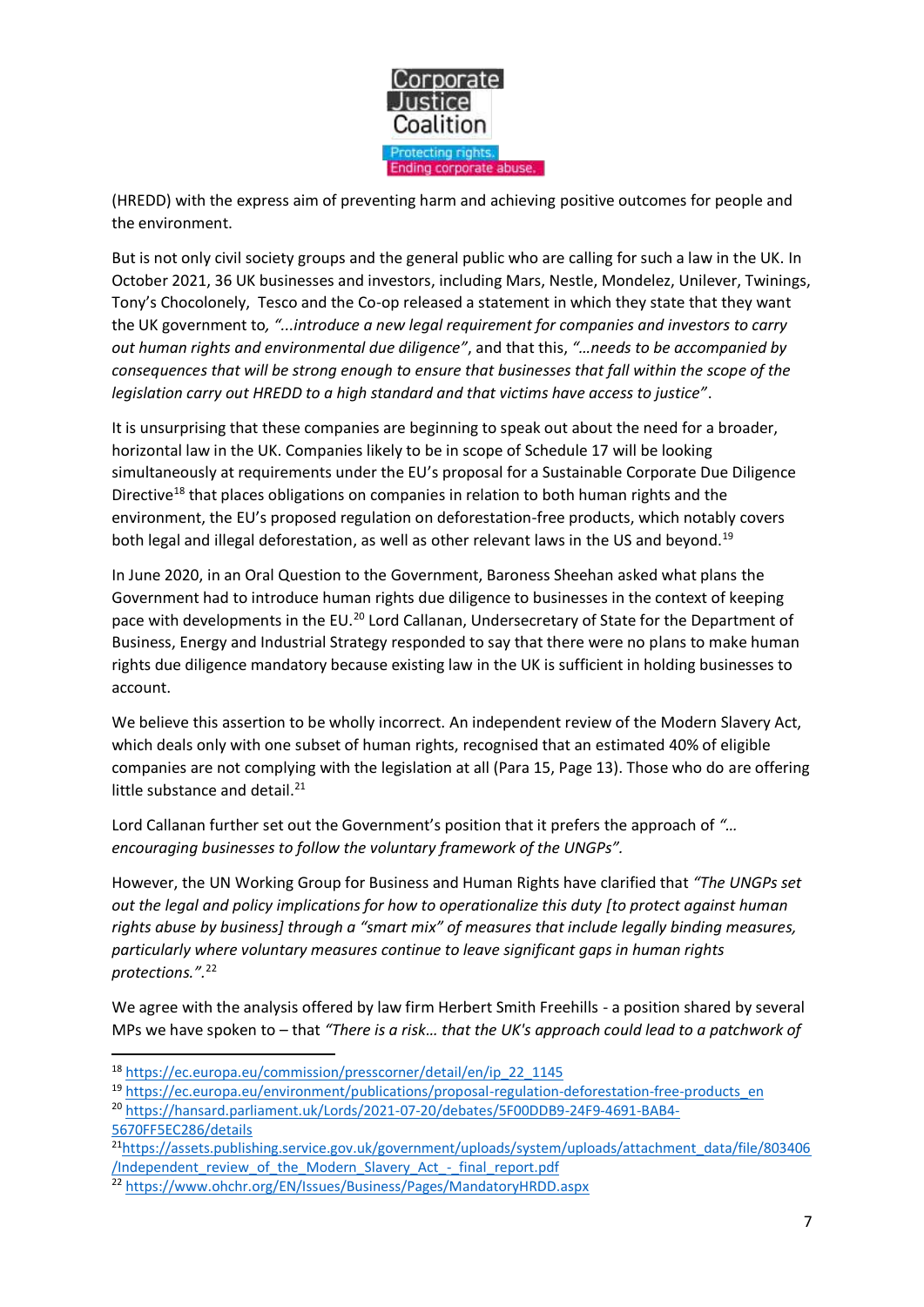

*rules that impose a greater compliance burden on businesses. This approach risks being less effective in terms of the underlying ESG goals than a more comprehensive and consistent approach contained within a single piece of legislation."<sup>23</sup>*

It is clear from the unrelenting number of reports related to the violations of human rights globally by businesses, across numerous sectors, that voluntary initiatives have not achieved the desired effects.

Although the Environment Act is a small step in the right direction in relation to deforestation, it is now of great urgency that the UK Government regains its pioneering spirit towards business and human rights and translates this into a much-needed new UK law. Civil society groups stand ready to work with the UK Government and Parliament to help develop the practical elements required for an effective new law called for by civil society groups, business and the UK public alike.<sup>24</sup>

## <span id="page-7-0"></span>**Implementing the due diligence requirements**

<span id="page-7-1"></span>*Q21. Should we lay secondary legislation at the earliest opportunity?* Yes.

## <span id="page-7-2"></span>**Forest Risk Commodities**

### <span id="page-7-3"></span>*Q23. Can you provide any further evidence on commodities that drive deforestation?*

The Impact Assessment and consultation indicates that the commodities under consideration are cattle (beef and leather), cocoa, coffee, maize, oil palm, rubber, and soy.<sup>25</sup>

The State of the World's Forest's report (2020) indicates that commercial agriculture drives 40% of deforestation, and mining drives 7% of deforestation; combined, these sectors represent almost half of all deforestation worldwide.<sup>26</sup>

Research related to the lasting negative impacts of mining on forests globally can be found in the 2019 World Bank Group report, Forest Smart Mining: Identifying Factors Associated with the Impacts of Large-Scale Mining on Forests. The report estimates that nearly 1/3 of all forests worldwide are impacted by large-scale mining projects that are either under development, in operation or currently not operational. It explains that mining is the world's fourth-largest driver of deforestation and that this immediate impact is "dwarfed by the far more wide-ranging indirect impacts".<sup>27</sup>

<sup>&</sup>lt;sup>23</sup> UK Government opens consultation on "world-leading" due diligence law | Herbert Smith Freehills | Global [law firm](https://www.herbertsmithfreehills.com/latest-thinking/uk-government-opens-consultation-on-world-leading-due-diligence-law)

<sup>&</sup>lt;sup>24</sup> [https://corporatejusticecoalition.org/wp-content/uploads/2022/02/CJC-joint-statement-EU-tabling-FINAL-1-](https://corporatejusticecoalition.org/wp-content/uploads/2022/02/CJC-joint-statement-EU-tabling-FINAL-1-1.pdf) [1.pdf](https://corporatejusticecoalition.org/wp-content/uploads/2022/02/CJC-joint-statement-EU-tabling-FINAL-1-1.pdf)

<sup>&</sup>lt;sup>25</sup> The JNCC indicators, that track the environmental impacts embedded in commodity consumption by the UK, show that cattle (beef and leather) are the highest volume deforestation-risk commodity in the UK, <https://commodityfootprints.earth/>

<sup>26</sup> <https://www.fao.org/3/ca8642en/online/ca8642en.html>

<sup>&</sup>lt;sup>27</sup> [Forest Smart Mining\\_LSM REPORT\\_0.pdf \(profor.info\)](https://www.profor.info/sites/profor.info/files/Forest%20Smart%20Mining_LSM%20REPORT_0.pdf)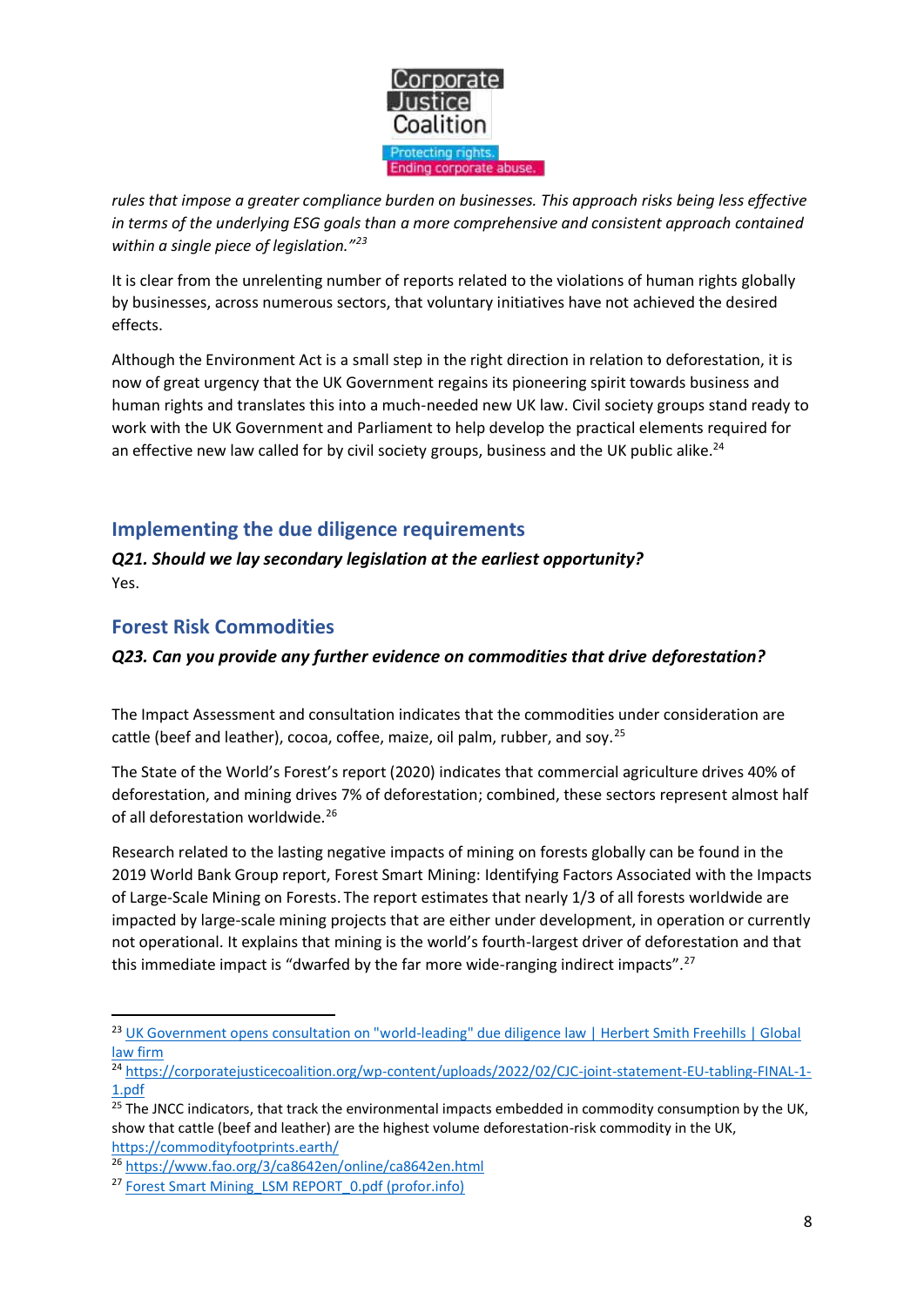

This lucrative sectors profits from deforestation while people living in areas of extraction are left to absorb hidden costs. These include human rights impacts resulting from other environmental harms, including degradation and pollution, as well as systemic human rights abuses stemming from the initiation of such commercial activities on customary lands - without the free, prior and informed consent of indigenous peoples and other forest-dependent communities.

We believe that a forest-risk commodity law that obliges both the agricultural and mining sectors to undertake similar obligations would have been a logical approach, signalling seriousness in addressing commercial activities that drive deforestation. Instead, Schedule 17 of the Environment Act purposely limits the future inclusion of commodities that should have been included from the beginning; a fact noted by Baroness Hayman of Ullock and Lady Bennett of Manor Castle during the Report Stage of the Environment Bill in the House of Lords.<sup>28</sup>

The definition of 'forest-risk commodity' in paragraph 1  $(2)^{29}$  of the primary legislation means that metals, minerals, oil and natural gas extraction cannot be included under the scope of this law now or in future revisions due under the review clause (17A). The commodities listed that are potentially in scope are limited – of note is the lack of inclusion of sugar.

Further, paragraph 7 (b) sets out that the Schedule does not apply to commodities in scope where "the use of the commodity is for the purpose of making renewable transport fuel". In January 2019, 236 Indonesian NGOs and civil society leaders raised concerns to the European Commission that the biofuel industry's high land usage marginalizes small-scale farmers and contributes to ecological damage, highlighting how the industry infringes on both human rights and biodiversity.<sup>30</sup>

Excluding agricultural commodities that are used to produce bioethanol (maize) and biodiesel (soya, oil palm, animal fats) $31$  suggests that the UK Government is failing to take an integrated and consistent approach to environmental and climate change policy.

Deforestation occurs regardless of the intended end-use of the commodities or the method with which they are produced or extracted. It is short sighted to have excluded both commodities that are obtained through extraction and agricultural commodities that are used to produce renewable fuels.

## <span id="page-8-0"></span>*Q26. Do you have any further comments regarding the order in which we introduce key forest risk commodities?*

<sup>&</sup>lt;sup>28</sup> See Baroness Hayman of Ullock's speech during the Report Stage debate in the House of Lords of the Environment Bill, 15th September 2021: [https://hansard.parliament.uk/lords/2021-09-15/debates/80644939-](https://hansard.parliament.uk/lords/2021-09-15/debates/80644939-CEDB-4691-9BDE-EC3F7C3E7B2D/EnvironmentBill) [CEDB-4691-9BDE-EC3F7C3E7B2D/EnvironmentBill](https://hansard.parliament.uk/lords/2021-09-15/debates/80644939-CEDB-4691-9BDE-EC3F7C3E7B2D/EnvironmentBill)

 $29$  "the regulations may specify only a commodity that has been produced from a plant, animal or other living organism"

<sup>30</sup> [https://www.transportenvironment.org/wp-content/uploads/2021/07/Open-Letter-to-EU-Commission](https://www.transportenvironment.org/wp-content/uploads/2021/07/Open-Letter-to-EU-Commission-final.pdf)[final.pdf](https://www.transportenvironment.org/wp-content/uploads/2021/07/Open-Letter-to-EU-Commission-final.pdf)

<sup>&</sup>lt;sup>31</sup> The commodities in brackets represent the commodities that are in consideration under the Schedule at present.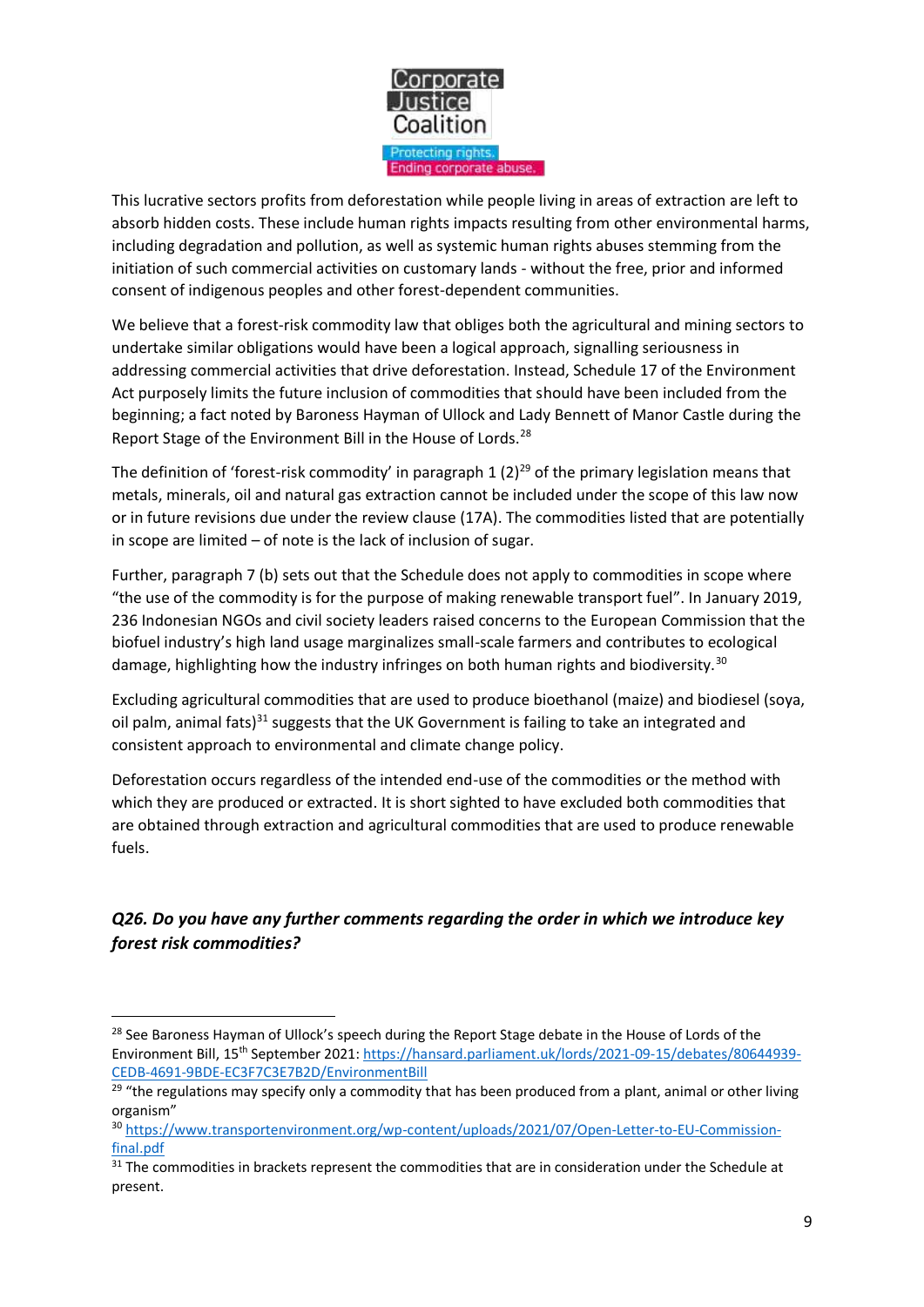

It is unclear what the justification for a phased-in approach is given the law relates only to illegal deforestation, as defined under national-level law. Companies should already be compliant with national-level laws and, as such, we believe it is not necessary to require a long or phased implementation period to demonstrate compliance.

Questions also arise around why such gradual approach to implementation is required when the decision has been taken to take such a narrow, risk-based and environmental focus only – rather than a combined human rights and environmental due diligence approach as recommended by the GRI to Government.<sup>32</sup>

The pace of implementing the requirements of the Schedule should be proportionate to the issue at hand and the urgency of action required. The obligations should come into effect as soon as possible – even if this has higher resourcing implications than anticipated by government.

### <span id="page-9-0"></span>*Q28. Should businesses fall in scope of the requirements if they exceed the turnover threshold in the previous financial year?* Yes

### <span id="page-9-1"></span>*Q34. Do you have any further comments regarding businesses in scope?*

This consultation has given the option to choose between companies with a (global) turnover threshold of above either £50m, £100m and £200m to be considered in scope of the law. This appears to require an arbitrary decision and no justification has been provided to explain why these thresholds have been selected.

Small- and Medium- sized Enterprises (SMEs) are not exempt by their size from having deforestation or human rights violations within their supply chains; there is no direct correlation between the size of a company and reduced risk of deforestation or human rights violations in their operations or supply chains.

All businesses, regardless of turnover, as well as finance and public procurement, should have been included in the initial scope of this legislation, as recommended by the GRI who envisioned the introduction of a mandatory due diligence obligation to cover business and finance, it also considered the need to *"strengthen and extend mandatory public procurement requirements"*. 33

We strongly support the inclusion of public procurement, which would have been a powerful demonstration to the private sector of Government leading by example. In its 2017 report, the Joint Committee on Human Rights sets out the expectation, in relation to human rights and business, that

<sup>32</sup>https://assets.publishing.service.gov.uk/government/uploads/system/uploads/attachment\_data/file/881395 /global-resource-initiative.pdf

<sup>33</sup>[https://assets.publishing.service.gov.uk/government/uploads/system/uploads/attachment\\_data/file/876465](https://assets.publishing.service.gov.uk/government/uploads/system/uploads/attachment_data/file/876465/gri-taskforce-executive-summary.pdf) [/gri-taskforce-executive-summary.pdf,](https://assets.publishing.service.gov.uk/government/uploads/system/uploads/attachment_data/file/876465/gri-taskforce-executive-summary.pdf) page 3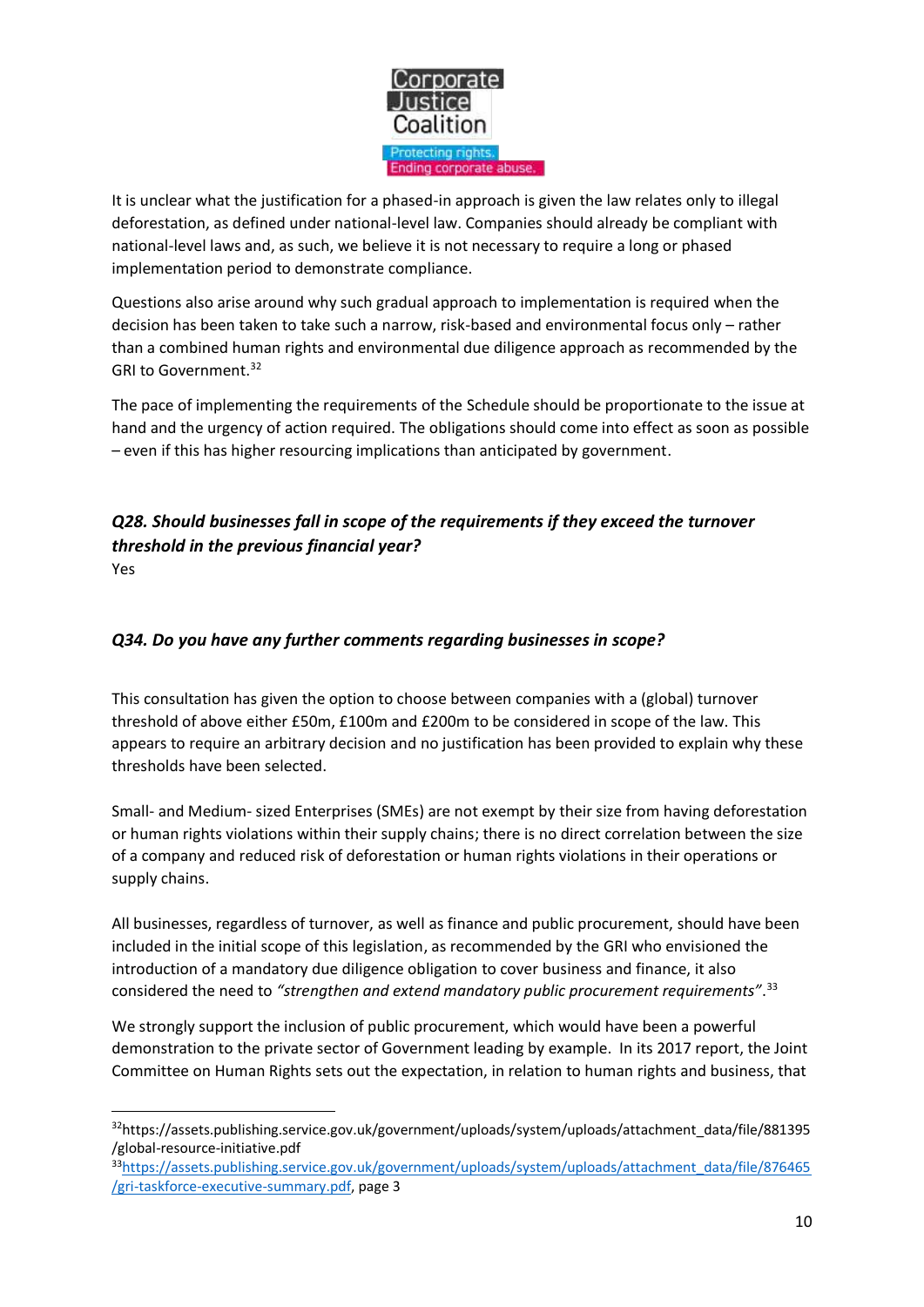

the UK Government should demonstrate *"…at least the same level of commitment in its own procurement supply chains"* that it requires of business. <sup>34</sup>

We strongly support the inclusion of UK-based financial institutions, which have been the single biggest source of international finance for six of the most harmful agribusiness companies involved in deforestation in the climate-critical forests of Brazil, the Congo Basin and Papua New Guinea, providing  $£5$  billion over the last six years<sup>35</sup>.

# <span id="page-10-0"></span>**Exemption**

### <span id="page-10-1"></span>*Q41. Do you have any further comments on the exemption?*

Exemptions should not apply because the ultimate objective of this policy, as set out by Defra in its Impact Assessment, is to *"reduce deforestation associated with the production of agricultural commodities"*. <sup>36</sup> Focusing on exemptions in the consultation distracts focus from the key issue of addressing deforestation and how that can be best achieved.

As it is likely that some form of exemption will be applied in the secondary legislation, the proposal to "give businesses the freedom to choose which methodology they use to calculate volumes" $37$  is concerning.

# <span id="page-10-2"></span>**Due diligence system**

<span id="page-10-3"></span>*Q45. Should businesses in scope be required through secondary legislation to 'eliminate risk or reduce risk to as low as reasonably practicable'?*

#### No

It is unclear what the wording *"as low as reasonably practicable"* means in practice and it is therefore open to wide interpretation. This could result in businesses eliminating risk using approaches that may not be appropriate but could still be argued to be satisfying the due diligence requirement. This includes over-dependence on certification as proxy for due diligence (see response to Q47).

<sup>34</sup> <https://publications.parliament.uk/pa/jt201617/jtselect/jtrights/443/44311.htm>

<sup>35</sup> [https://www.globalwitness.org/en/campaigns/forests/money-to-burn-how-iconic-banks-and-investors](https://www.globalwitness.org/en/campaigns/forests/money-to-burn-how-iconic-banks-and-investors-fund-the-destruction-of-the-worlds-largest-rainforests/)[fund-the-destruction-of-the-worlds-largest-rainforests/](https://www.globalwitness.org/en/campaigns/forests/money-to-burn-how-iconic-banks-and-investors-fund-the-destruction-of-the-worlds-largest-rainforests/)

<sup>36</sup> [https://consult.defra.gov.uk/international-biodiversity-and-climate/implementing-due-diligence-forest-risk](https://consult.defra.gov.uk/international-biodiversity-and-climate/implementing-due-diligence-forest-risk-commodities/supporting_documents/duediligenceconsultationimpactassessment.pdf)[commodities/supporting\\_documents/duediligenceconsultationimpactassessment.pdf,](https://consult.defra.gov.uk/international-biodiversity-and-climate/implementing-due-diligence-forest-risk-commodities/supporting_documents/duediligenceconsultationimpactassessment.pdf) page 9

<sup>&</sup>lt;sup>37</sup> wording from guidance to question 37 in the online consultation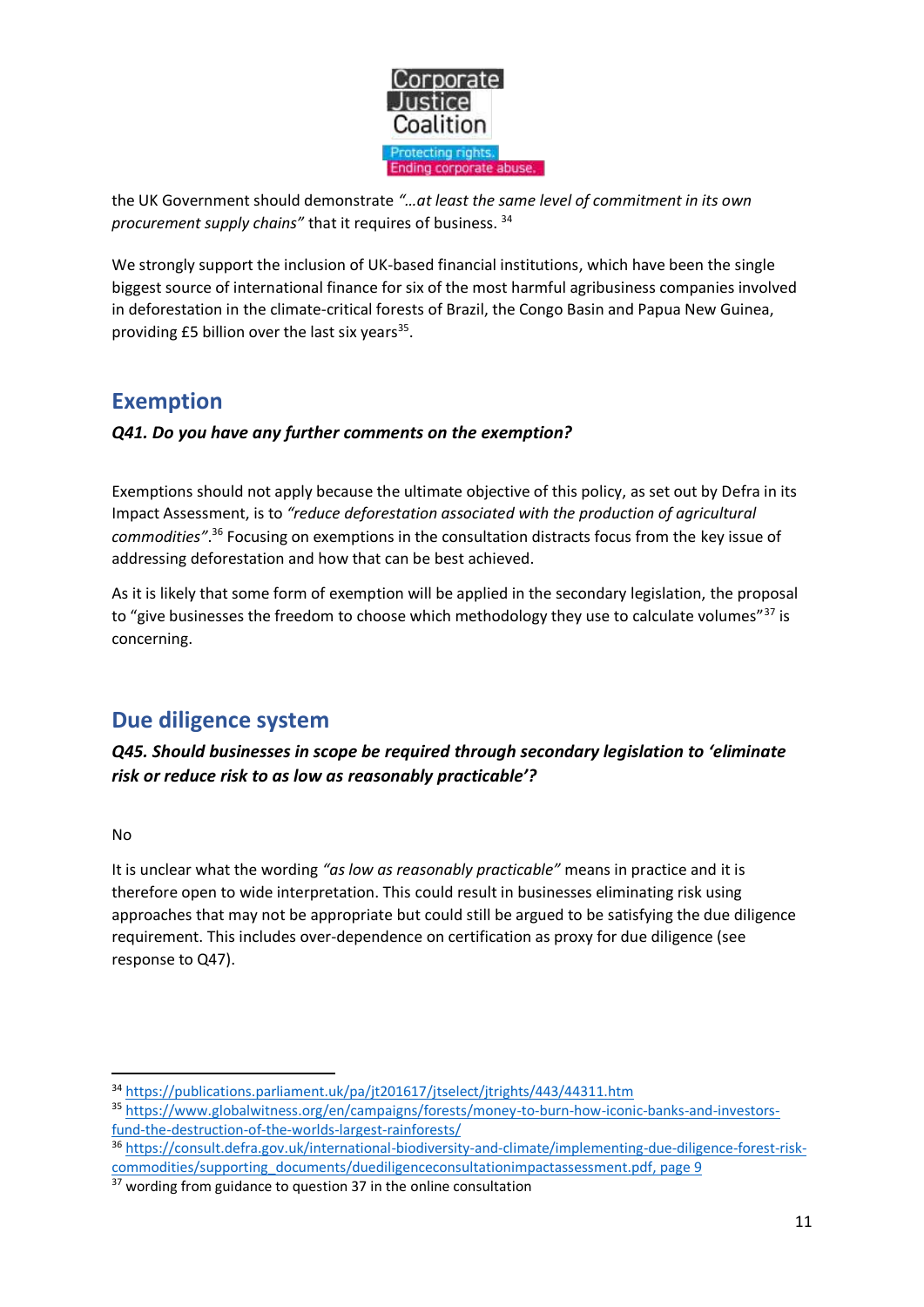

The requirements related to the due diligence system, what level of risk would be deemed acceptable (we suggest negligible), as well as what is required to prove legality in each country of production, should be set in secondary legislation, not left to guidance.

It would be necessary to also set out in this framework the criteria that would ensure safeguards for indigenous peoples, other forest-dependent communities, and smallholders when businesses create supplier exclusion criteria as a response to eliminating risk from their supply chains.

The 'due diligence system' that forms part of the Schedule has been envisioned in a far simpler way than set out in authoritative frameworks from the UN and OECD. This represents a lost opportunity to move away from an approach based purely on risk mitigation, to one that includes crucial preventative and remedial measures.

Since the UNGPs were unanimously endorsed by the Human Rights Council in 2011, 'Due diligence' has become widely understood to refer to an iterative, continuous improvement process that seeks positive outcomes for people. Yet the 'due diligence system' adopted under this Schedule represents a highly limited risk-mitigation approach based on compliance with national-level laws that are not in keeping with authoritative frameworks that businesses should already be implementing, albeit voluntarily.

The Corporate Justice Coalition and partners are calling for the introduction of a new 'Business, Human Rights and Environment Act', which would oblige companies, investors and public procurement to undertake 'mandatory human rights and environmental due diligence'. This proposed law would include liability provisions based on the duties to prevent tax evasion and bribery found in the Criminal Finances Act 2017 and the Bribery Act 2010, as has been called for by the Joint Committee on Human Rights.<sup>38</sup> Such a law has been found to be legally feasible by the British Institute of International and Comparative Law.<sup>39</sup>

This approach is modelled on provisions in UK law, as well as aligning with the spirit and intent of internationally recognised frameworks, the UNGPs and the OECD guidelines. It is further informed by the text and negotiations on the UN Binding Treaty for Transnational Corporations.<sup>40</sup>

Although the approach being called for here is not one that the Environment Act can now emulate – given the constraints of primary legislation – there are some opportunities to ensure that secondary legislation sets out a useful framework that at the very least offers some safeguards for rightsholders such as indigenous peoples, forest-dependent communities and smallholders.

These considerations relate to:

- 1. Supply chain traceability and transparency
- 2. Determining high, medium and low risk
- 3. Risk mitigation
- 4. Determining applicable law particularly land use, ownership and customary tenure

<sup>38</sup> [Human Rights and Business 2017: Promoting responsibility and ensuring accountability -](https://publications.parliament.uk/pa/jt201617/jtselect/jtrights/443/44311.htm#_idTextAnchor094) Joint Committee on Human Rights - [House of Commons \(parliament.uk\)](https://publications.parliament.uk/pa/jt201617/jtselect/jtrights/443/44311.htm#_idTextAnchor094)

<sup>&</sup>lt;sup>39</sup> [A UK Failure to Prevent Mechanism for Corporate Human Rights Harms \(biicl.org\)](https://www.biicl.org/publications/a-uk-failure-to-prevent-mechanism-for-corporate-human-rights-harms) <sup>40</sup>[https://www.ohchr.org/en/hrbodies/hrc/wgtranscorp/pages/igwgontnc.aspx#:~:text=At%20its%2026th%20s](https://www.ohchr.org/en/hrbodies/hrc/wgtranscorp/pages/igwgontnc.aspx#:~:text=At%20its%2026th%20session%2C%20on,to%20elaborate%20an%20international%20legally) [ession%2C%20on,to%20elaborate%20an%20international%20legally](https://www.ohchr.org/en/hrbodies/hrc/wgtranscorp/pages/igwgontnc.aspx#:~:text=At%20its%2026th%20session%2C%20on,to%20elaborate%20an%20international%20legally)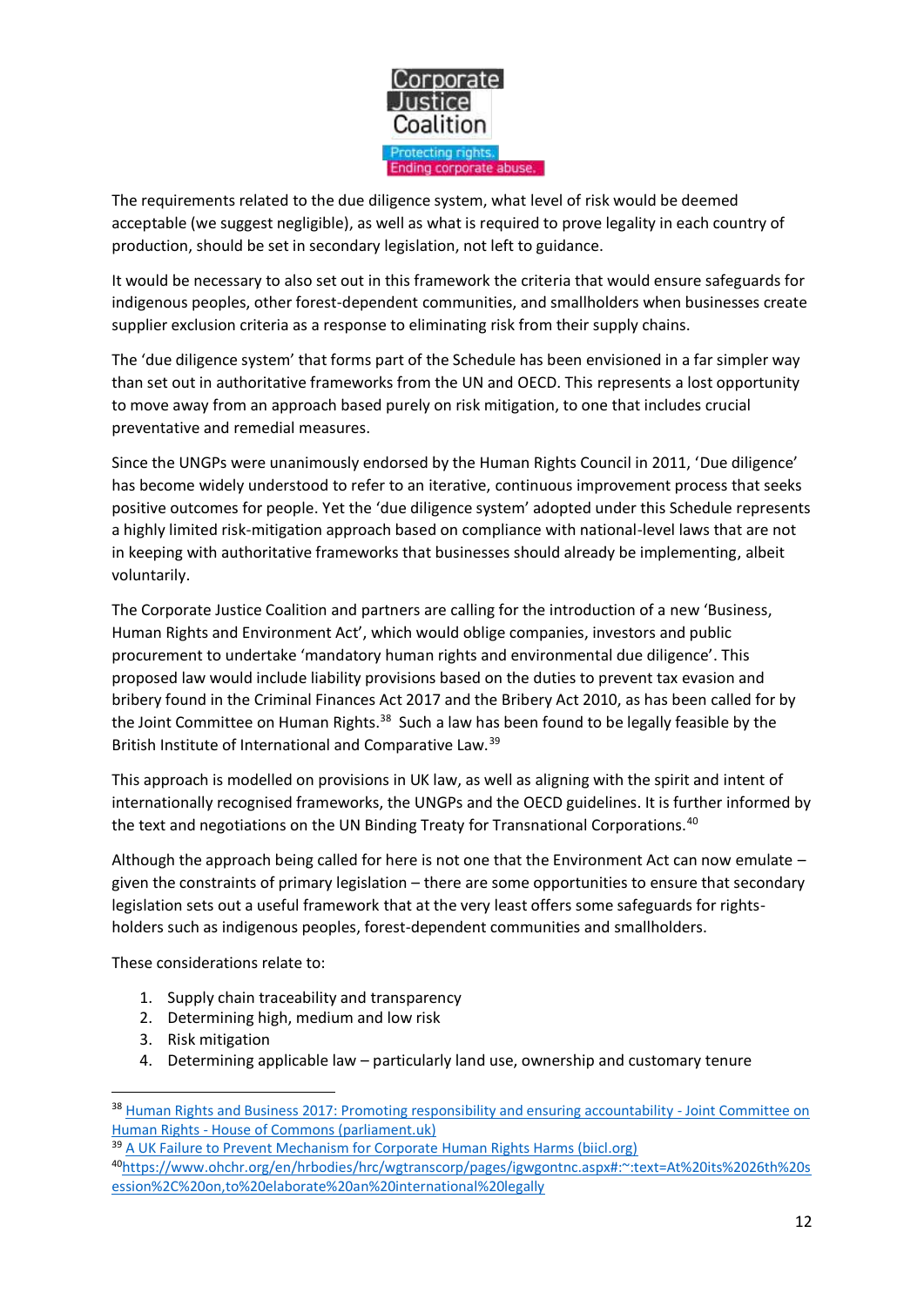

5. Enforcement (refer to Q60)

#### **Supply chain traceability and transparency**

Full supply chain transparency is the fundamental building block necessary for the 'due diligence system' to be put into practical application. Supply chain mapping of direct and indirect suppliers – and the public disclosure of this in a spreadsheet format - is vital.

Many downstream brands are already undertaking this type of traceability and this legislation could be crucial to incentivising this for other commodities, as well as ensuring retailers undertake this in relation to their own-brand goods.

For those affected by deforestation, being able to link deforestation happening in their local area with the companies buying from that place provides an invaluable tool for accountability and improved corporate behaviour.

Ensuring that supply chain mapping is required to the place of production, and inclusive of direct and indirect suppliers will ensure that the traceability and transparency elements are fully aligned with Defra's intended objectives of this policy - set out by Defra in its Impact Assessment. Requiring this in secondary legislation is necessary.<sup>41</sup>

#### **Determining high, medium and low risk**

In the guidance notes to Q46, it notes that: *"Guidance on the due diligence system would, for example, include information on metrics to help businesses determine whether there is a low, medium, or high risk of illegal land use and land ownership in a source country or sub-national region. This could include indicators on land use change, deforestation rates, and governance. This assessment could then help businesses to determine what mitigation systems to put in place."*

At a minimum, any risk-rating system as proposed here would need to be at first-level jurisdiction and the criteria would need to be set in order that all companies were using the same metrics and methodology.

The criteria applied to how a jurisdiction is categorised as "low, medium or high" should go beyond quantitative analysis alone, to include qualitative information from the locality of production – this includes, but is not limited to: CSO reports,  $3^{rd}$  party complaints and national and local media stories.

Furthermore, this sub-jurisdiction data needs to be brought together with a company's individual supply chain data to truly understand where risk is "high", "medium" and "low".

It is vital for consistency that the first-level jurisdiction data and supplier data is brought together using the same methodology for each company. If companies are left to determine their own criteria and methodology it is highly likely to result in the scenario where companies in scope of this law will end up classifying the same supplier differently due to their use of different criteria and metrics. This

<sup>41</sup> [https://consult.defra.gov.uk/international-biodiversity-and-climate/implementing-due-diligence-forest-risk](https://consult.defra.gov.uk/international-biodiversity-and-climate/implementing-due-diligence-forest-risk-commodities/supporting_documents/duediligenceconsultationimpactassessment.pdf)[commodities/supporting\\_documents/duediligenceconsultationimpactassessment.pdf,](https://consult.defra.gov.uk/international-biodiversity-and-climate/implementing-due-diligence-forest-risk-commodities/supporting_documents/duediligenceconsultationimpactassessment.pdf) page 9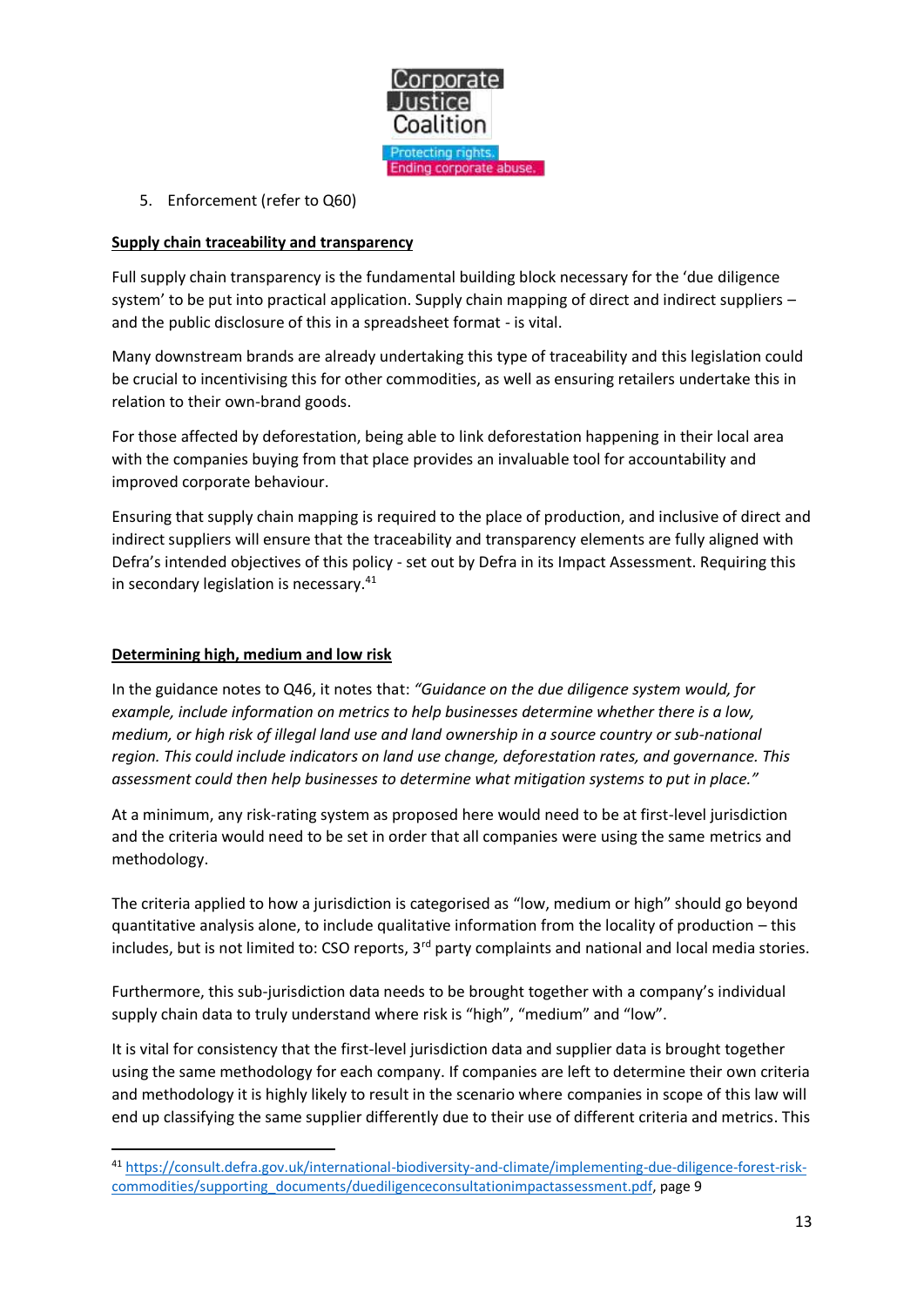

would prove to be a highly ineffective approach and almost impossible for the Enforcement Agency to monitor unless there are plans for the regulator to maintain its own centralised supplier lists.

It is also true that suppliers with a "high-risk" of illegal deforestation, and non-compliance with other local laws, in their operations and supply chains may be present in a so-called "low risk" region, while there may be "low risk" suppliers in a "high-risk" region. The framework set out under secondary legislation should thus set out what it means to reduce risk to negligible levels in these different scenarios.

This clarity of expectation on companies will help support better compliance and ensure a level playing field between companies.

#### **Risk mitigation**

It would be a notable failure if this UK law encourages a simplistic approach to risk mitigation that leads to unintended negative consequences for rights-holders on the ground.

#### *Smallholders*

The move by companies to disengage from badly performing suppliers has grave consequences for smallholder farmers, who are already among some of the poorest in the world and disadvantaged in terms of access to markets, investment and training.

A likely scenario resulting from this law is that there will be a rush to increased purchasing from large commodity production estates that are certified. This not only disincentivises smallholder inclusion and reduces the potential for poverty reduction in some of the poorest areas of the world.

The law must be nuanced enough to ensure it does not inadvertently incentivise a "cut and run" approach. Once the incentive to engage with a purchaser has been removed, there is not enough incentive for suppliers to act.

Automatically disengaging from suppliers is against the intentions of the UNGPs, which set out the need for businesses to use their leverage, and in some cases increase their leverage, to properly address human rights impacts. The commentary to Guiding Principle 19 expands on this and makes clear that companies are expected to take into consideration *"…whether terminating the relationship with the entity itself would have adverse human rights consequences"* and *"be prepared to accept any consequences – reputational, financial or legal – of the continuing connection"*. 42

We believe that requirements set out in secondary legislation should encourage suspending rather than ending contracts, alongside ensuring meaningful supplier-engagement programmes with clear objectives that need to be met in a set timeframe, with contract termination being seen as a last resort or applicable only whether other approaches to risk mitigation are not available. The Enforcement Agency would need to play an active role in monitoring progress.

*Indigenous peoples and other forest-dependent communities* 

<sup>42</sup> [https://www.ohchr.org/documents/publications/guidingprinciplesbusinesshr\\_en.pdf,](https://www.ohchr.org/documents/publications/guidingprinciplesbusinesshr_en.pdf) page 22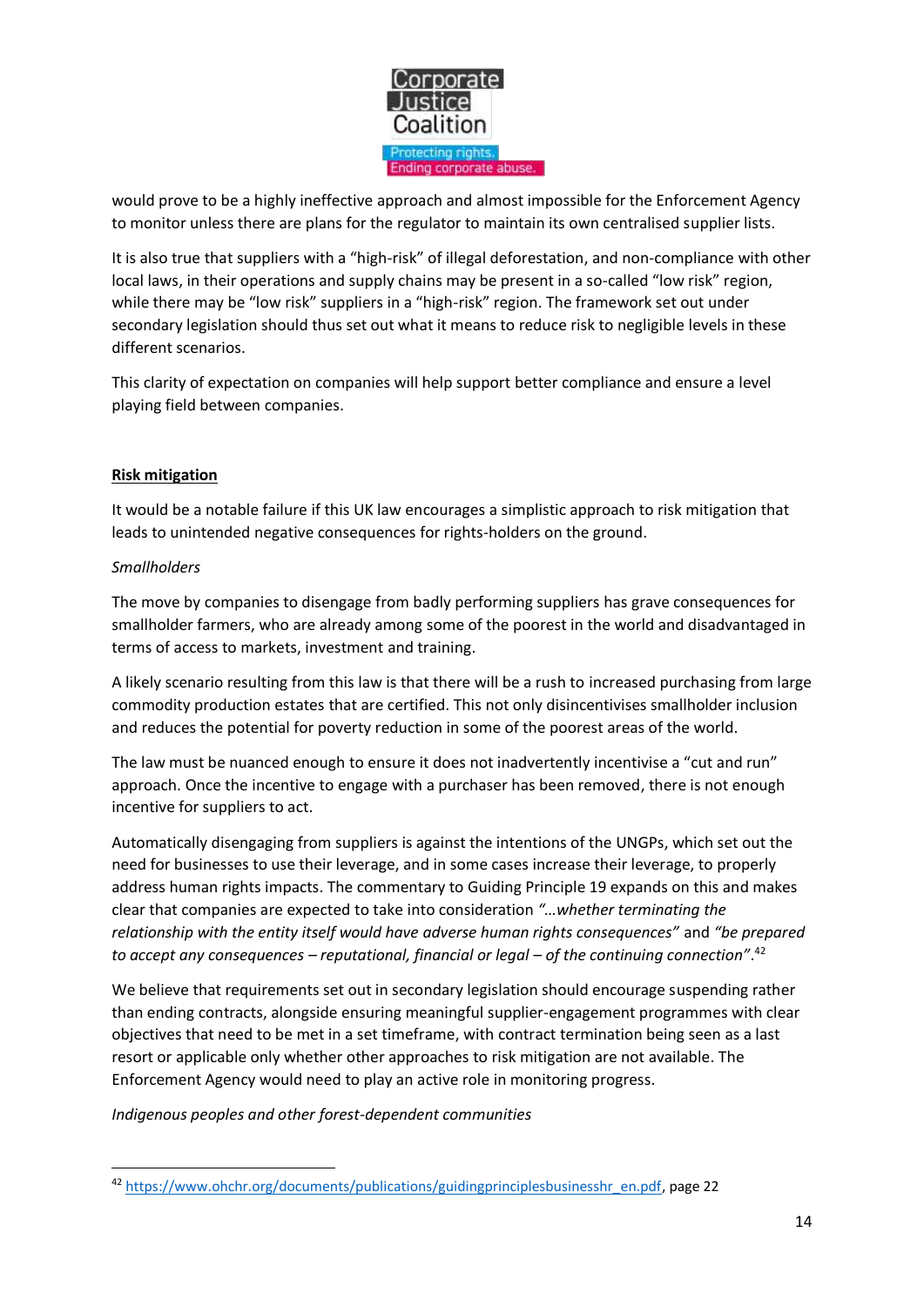

Land used for agricultural production is often already subject to conflicting claims to ownership, and due to the lack of protection for customary rights to land in many countries, it is of paramount importance that risk mitigation does not drive further land dispossession or drive the consolidation of land ownership into fewer and fewer hands.

Forests managed under collective legal titles have been found to have lower deforestation rates, higher carbon storage, and higher biodiversity conservation than government-protected areas.<sup>43</sup>

The rights of indigenous peoples and other forest-dependent communities must be considered a necessary element of proving compliance with this law. Companies should be required to identify, obtain, and verify information in relation to customary tenure rights and the right to free, prior and informed consent, which they are already obliged to do under the UNGPs and OECD Guidelines.

Further, adequate and verifiable information obtained via independent sources and appropriate consultation processes should be sought to ensure that the land used for commodity production is not subject to any claims on the basis of indigenous, customary or other legitimate tenure rights or subject to any dispute regarding its use or ownership.

#### **Determining applicable law - particularly land use, ownership and customary tenure**

The scope of applicable laws needs to be broad and comprehensive, including land use and land ownership laws.

It is necessary to provide guidance for companies within secondary legislation on the category of laws under which they need to search for relevant local laws. Some examples include:

- $\triangleright$  Indigenous and customary land tenure
- $\triangleright$  Land use, including Usufruct rights
- $\triangleright$  Land titling and ownership
- $\triangleright$  Rights relating to consultation and consent
- $\triangleright$  Bribery, fraud and corruption
- $\triangleright$  Commercial lease rights and permits for production
- $\triangleright$  Benefit sharing
- ➢ Environmental protection/conservation/restrictions
- $\triangleright$  Evictions and resettlement
- $\triangleright$  Contractual and tax
- $\triangleright$  Restrictions related to land ownership
- ➢ Agricultural

Subsequent guidance should detail specific laws which are relevant in each country, as well as the legal obligations that fall under them.

Defra's Impact Assessment sets out that it will be, *"important to test the regulatory details and enforcement infrastructure with relevant sectors/stakeholders, including producer countries. This is* 

<sup>43</sup> <https://www.fao.org/documents/card/en/c/cb2953en>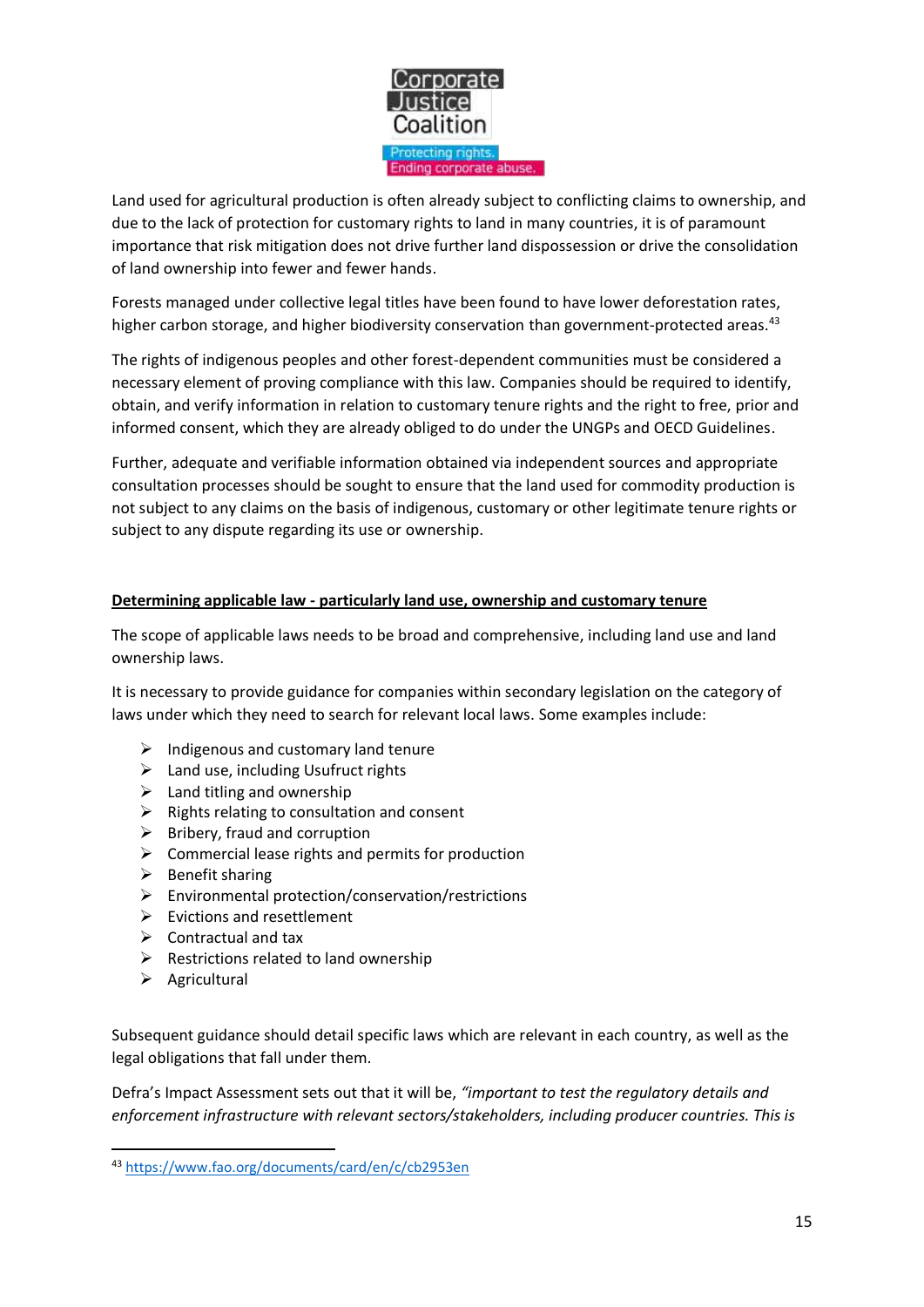

*because another key objective of the legislation is to forge effective partnerships with producer countries, in order to support and help strengthen the legislative frameworks they have in place to protect forests and other natural ecosystems".* <sup>44</sup>

We consider it vital that Defra moves beyond state-state engagement and defines the applicable law based on objective, expert analysis; and tests the regulatory details and enforcement infrastructure with all relevant stakeholders, including local and international NGOs, indigenous peoples, forest-risk dependent communities and smallholders.

However, it is important to also anticipate that in many contexts, a multi-stakeholder approach is not always successful in enabling less-powerful actors to meaningfully engage. This can be for several different reasons ranging from structural racism, prejudice and discrimination to practical barriers that blocks attendance (meeting locations, lack of internet access, costs involved, language barriers etc.).

If multi-stakeholder approaches are adopted by Defra, power dynamics must be taken into consideration and addressed before the multi-stakeholder consultations begin. This includes ensuring that final decision-making is equally held by different groups in attendance and that the governance model is clear.

### <span id="page-15-0"></span>*Q46. Which of the following should we provide information on in guidance to support businesses to establish effective due diligence systems? Please tick all that apply.* Other.

As discussed under the introductory section and in response to question 45 of the consultation, many structural elements of the law that we consider to be important are being left to planned guidance, rather than being set out in the secondary legislation.

It is our view that setting out the structure of what is expected under secondary legislation will ensure the key building blocks and requirements under the law are clear and robust enough to stand the test of time. Guidance should be used only to complement the structure set out in the secondary legislation, and to clarify details that are appropriate to be changed over time.

To reiterate, the areas that should be dealt with in secondary legislation are:

- 1. Which specific categories of national-level law must companies look for when defining which national laws are applicable in their supply chains *(this includes land use, land ownership and customary land tenure)*;
- 2. What key elements of the 'due diligence system' should look like in practice such as the proposed country-level risk assessment and what methodology should be used to bring this together with individual company supply chain information *(this is essential to ensure consistency)*; and,

<sup>44</sup> [https://consult.defra.gov.uk/international-biodiversity-and-climate/implementing-due-diligence-forest-risk](https://consult.defra.gov.uk/international-biodiversity-and-climate/implementing-due-diligence-forest-risk-commodities/supporting_documents/duediligenceconsultationimpactassessment.pdf)[commodities/supporting\\_documents/duediligenceconsultationimpactassessment.pdf,](https://consult.defra.gov.uk/international-biodiversity-and-climate/implementing-due-diligence-forest-risk-commodities/supporting_documents/duediligenceconsultationimpactassessment.pdf) page 15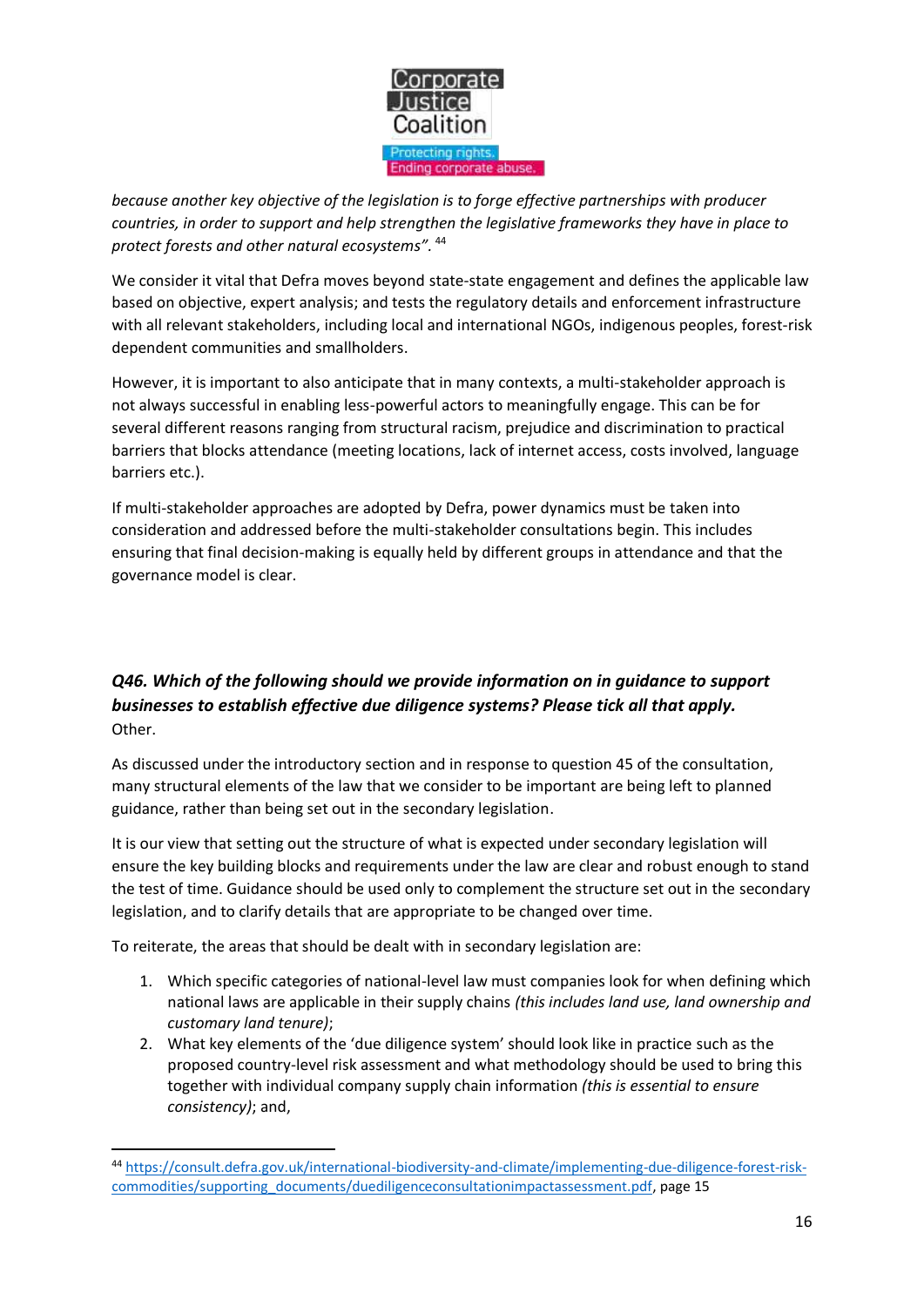

3. What safeguards need to be put in place to ensure 'cut and run' does not become a default reaction to the legislation, potentially leaving millions of smallholders to bear the burden.

It is also important to note that authoritative guidance on what due diligence is and how to implement it is already extensively covered by the UNGPs and OECD guidelines. OECD-FAO guidance for responsible agricultural supply chains is also already extensively used by businesses.<sup>45</sup>

Guidance will be required to clarify that human rights due diligence should be undertaken by businesses and which elements of the 'due diligence system' implemented due to Schedule 17 can be used by business as a starting point for their human rights due diligence.

### <span id="page-16-0"></span>*Q47. Should we set out in guidance how businesses may use existing certifications and standards to help meet the due diligence requirement?*

Certification is not the same as - and should not be equated to - proper and meaningful due diligence. At best certification should be regarded as complimentary to due diligence. Furthermore, certification schemes are voluntary tools and are not intended to displace legal obligations.

We strongly believe that there must not be a reliance on certification because of serious governance and implementation shortcomings related to existing certification schemes. <sup>46</sup> This includes an over reliance on self-reporting by suppliers, which often results in incomplete answers and data, and a serious lack of meaningful and independent verification of supplier information as well as audit results.

There is also a prevalent issue around the falsification of documentation pertaining to legality. This is particularly evident in relation to land use and ownership rights, leading to overlapping claims and resulting conflicts regarding who truly owns the lands on which commodities are produced.

Many of the monitoring and verification methodologies in use today are not effective in identifying suppliers who are non-compliant with the laws in their country of operation. The inclusion of data from community-based monitoring as well as media reports and other information from local or international civil society organisations with direct links to affected communities is an essential tool to help evaluate whether supplier declarations correspond with the real legal position.

# <span id="page-16-1"></span>**Further evidence to inform due diligence system requirements**

### <span id="page-16-2"></span>*Q50. Can you provide any evidence on the cost of carrying out due diligence? Please provide details including how this relates to business size*

The consultation asks a concerning number of questions dedicated to the cost of carrying out due diligence to businesses and the benefits of doing so for business. This is particularly evident given

<sup>45</sup> https://www.oecd.org/daf/inv/investment-policy/rbc-agriculture-supply-chains.htm

<sup>&</sup>lt;sup>46</sup> [PublicEye\\_Report\\_Respecting-Rights\\_1-22.pdf \(ecchr.eu\)](https://www.ecchr.eu/fileadmin/Publikationen/PublicEye_Report_Respecting-Rights_1-22.pdf)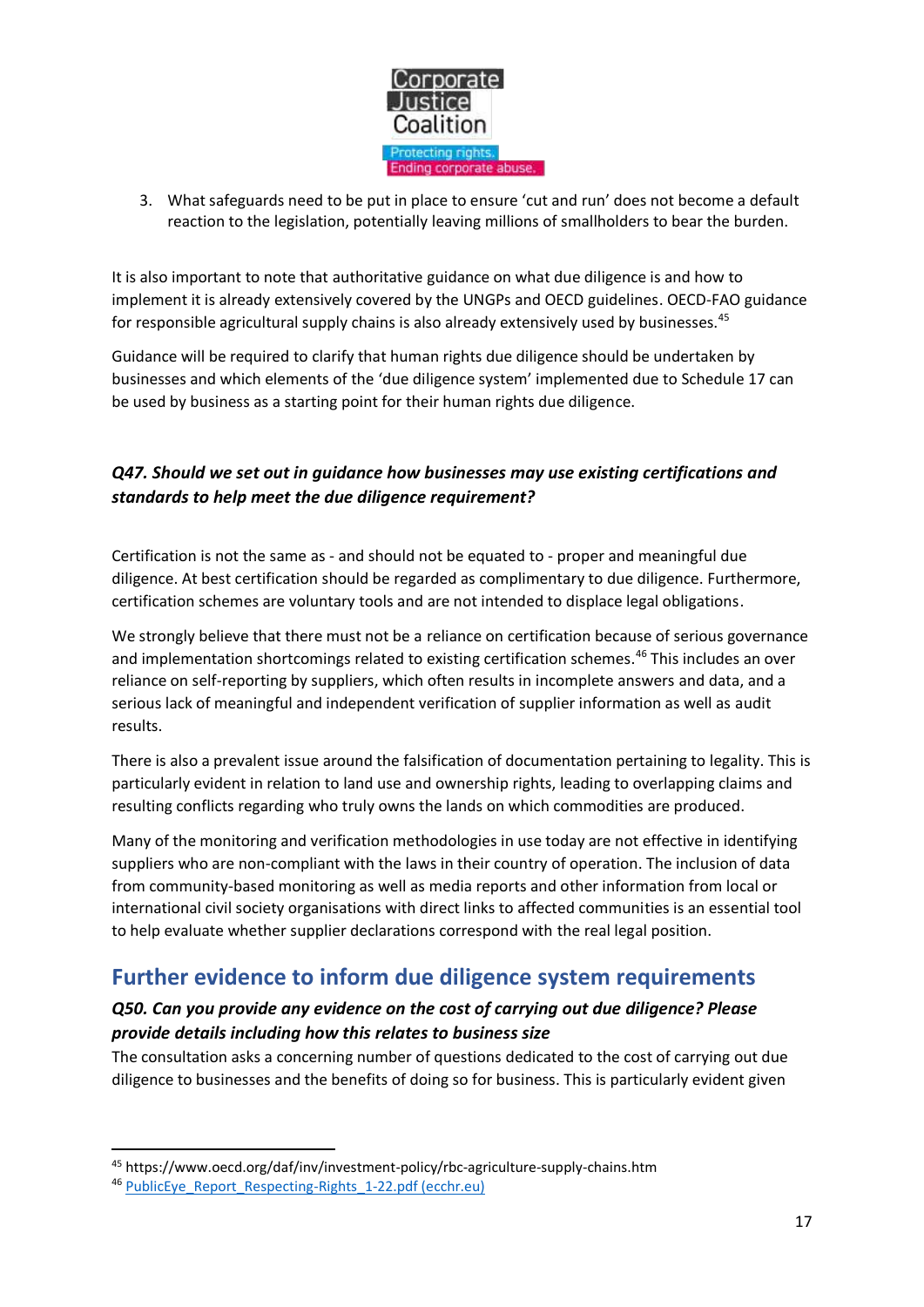

there are no questions attempting to gain an understanding of the real costs of deforestation, biodiversity loss and consequent human rights impacts felt now and by future generations.<sup>47</sup>

It is well accepted that the 'externalities', or negative effects of business to people and the environment, are disproportionately and most detrimentally borne by the most marginalised in 'producer countries' such as women, indigenous peoples, other forest-dependent communities and local communities.

There is also particular concern regarding the potential disproportionate burden and costs that will be placed on smallholders to try to demonstrate legality and the consequences of disengagement with suppliers who source from a large number of smallholders.

In relation to estimated costs for human rights due diligence, research conducted by the European Commission outlines that recurrent company level costs for implementing due diligence do vary in line with business size: for SMEs, the additional recurrent company level costs for implementing full human rights due diligence are estimated to be around 0.14% of their revenue, and, for larger companies, around 0.009%.<sup>48</sup> This could well be altered however with sufficient guidance and support for SMEs from a regulatory body for due diligence implementation.

# <span id="page-17-0"></span>**Annual reporting**

### <span id="page-17-1"></span>*Q55. What should businesses be required to report on to enable a regulator to identify areas for further scrutiny?*

Businesses should be required to submit a yearly report detailing the following in relation to each commodity:

- 1. What due diligence system has been established, as well as any changes and improvements to that system over time;
- 2. How due diligence been implemented over the course of the year;
- 3. The risks identified and methodology used to undertake the risk assessment (subjurisdictional level and individual supplier level);
- 4. The actions taken to mitigate the risks and safeguards deployed to guard against unintended consequences; and crucially,
- 5. What the outcomes of these actions have been.

There is a risk, due to how a 'due diligence system' is defined in the primary legislation, that reporting will only touch on the process and risk mitigation elements. It is necessary to highlight that reporting against process-based indicators on the due diligence system is not sufficient and that an outcomes-focused approach is necessary.

It will also be important to make clear that the 'due diligence system' set out under Schedule 17 is a minimum standard and that expectation continues to be that companies will seek to strive for bestpractice through the implementation of broader human rights and environmental due diligence as

<sup>&</sup>lt;sup>47</sup> The Corporate Justice Coalition's response to Q.41 details other fundamental elements that appear to be missing from the consultation questions.

<sup>48</sup> <http://corporatejustice.org/wp-content/uploads/2021/03/debating-mhrdd-legislation-a-reality-check.pdf> p.14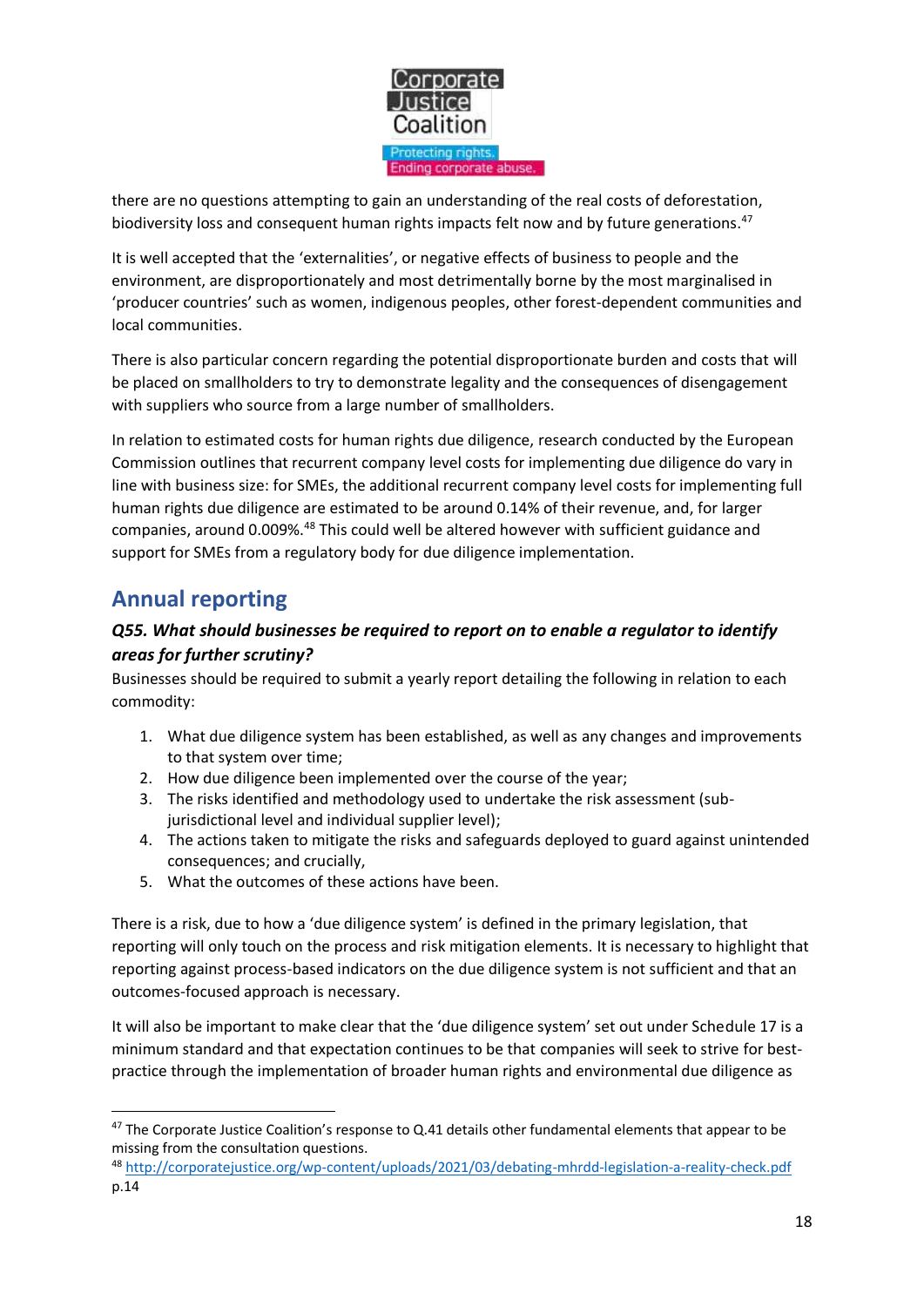

set out under the UNGPs and OECD guidelines and anchored in internationally recognised human rights and environmental legal obligations.

Annual reporting requirements need to include the following information, as well as signposting where this information is published by the company (e.g., links to the relevant webpages):

- Supplier (direct and indirect) list related to each commodity. This must include geolocation information, country of origin and sub-national jurisdiction of production, parent company names, legal and trading names of the supplier, and any other relevant information. This information should be presented in a format that facilitates further analysis such as in a spreadsheet.
- Grievance list<sup>49</sup> and corresponding action-plans for resolution.
- List of the relevant local laws in each national-level and sub jurisdiction (where relevant), and evidence of compliance with each, with details given in relation to how compliance with land use and ownership laws have not undermined the rights of indigenous peoples and other forest-dependent communities to their customary lands or their free, prior and informed consent.
- Supplier exclusion criteria and how unintended consequences for smallholders have been taken into account.
- A list of the company's products that contain the commodities applicable under the law, this includes a list of products that contain derivatives.

The transparency elements required of companies under secondary regulations is also key to the regulator's success in enforcing the law is having access to relevant information. The regulator plays an important role in ensuring transparent public access to the information disclosed to it by companies in scope of the law. The regulator will need adequate resources to allow for proper oversight and scrutiny. More detail in relation to the regulator is provided under the response to Q.60.

### <span id="page-18-0"></span>*Q: 56. Should non-commercially sensitive information about businesses' due diligence exercises be made public to increase sector transparency and accountability?* Yes

### <span id="page-18-1"></span>*Q: 57. What information should be made public about businesses' due diligence exercises to support accountability and decision making?*

All information provided by the company to the regulator should be made publicly available.

 $49$  A company grievance mechanism should be aligned with Guiding Principle 31 (UNGPs) which sets out effectiveness criteria for non-judicial grievance mechanisms. The UN Office High Commissioner for Human Rights has produced further guidance under its Accountability and Remedy Project on Enhancing effectiveness of State-based non-judicial mechanisms in cases of business-related human rights abuse, available here: [https://www.ohchr.org/EN/Issues/Business/Pages/ARP\\_II.aspx.](https://www.ohchr.org/EN/Issues/Business/Pages/ARP_II.aspx) Note that the grievance list should include all types of grievance and not be limited to deforestation-related grievances alone. This will aid access to justice as well as contribute towards data gathering for evidence-based improvements to the legislation in its subsequent reviews that will occur every two years from the date it enters into force.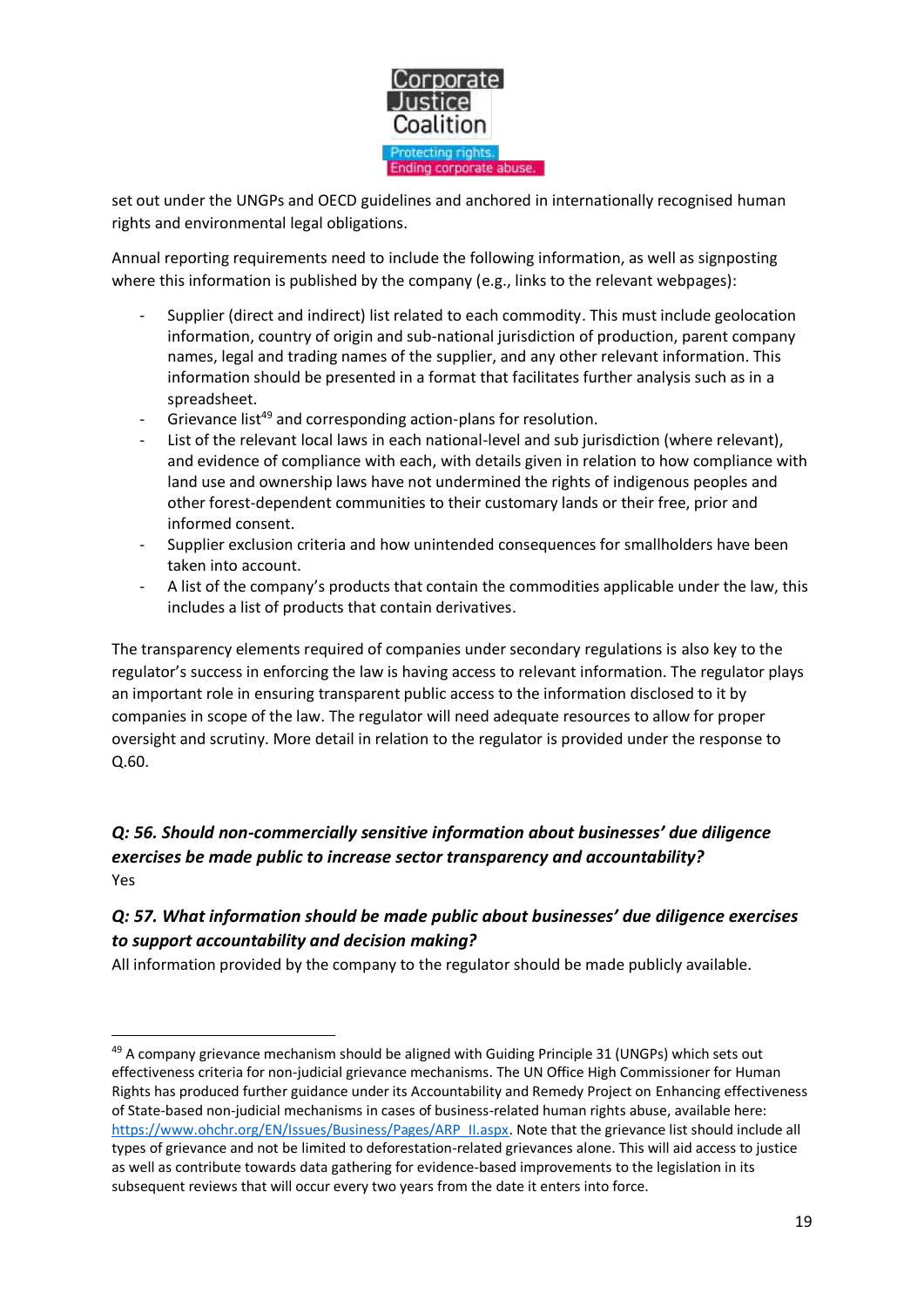

# <span id="page-19-0"></span>**Enforcement**

### <span id="page-19-1"></span>*Q59. Should the maximum variable monetary penalty be £250,000?* No.

We believe that the maximum penalty set out is not a dissuasive enough sanction for the companies that will fall under the scope of this law. The current proposal is a seemingly arbitrary figure which is not necessarily proportionate to the environmental damage incurred through the act of illegal deforestation, nor the wider impacts – including to human rights and climate – that deforestation contributes to.

The penalty should be sufficient to deprive non-compliant companies of economic benefits derived from their infringements. Any fines collected should be used to cover enforcement activities.

An example in current UK law of a fixed fine being set by percentage of turnover rather than a fixed monetary value is the Data Protection Act (2018), where the maximum fine is £17.5million or 4% of annual global turnover – whichever is greater. This would align the sanction with the EU Deforestation regulation proposal which states (Article 23) that fines should at least be 4% of annual turnover.<sup>50</sup>

However, to be truly dissuasive, there should be no fixed maximum penalty and a fixed percentage of revenue (such as 4%) could be set out as the minimum. Penalties should go beyond fines and should include the temporary disqualification of non-compliant companies from public contracts and other sanctions such as stop notices. Continued and repeated infringements should be met with increased penalties and sanctions, such as the exclusion of businesses from public procurement.

The UK has demonstrated leadership in placing dissuasive sanctions on businesses before, e.g., under the Bribery Act 2010 where the penalty can be up to ten years imprisonment and a fine can be unlimited. Under this law, the severity of the bribery offence is used to determine the length or imprisonment or the fine amount.

The idea that Directors should be held liable for their environmental damage is one that the Chief Executive of the Environment Agency, Sir James Bevan has recently spoken about at the Westminster Energy, Environment and Transport Forum, *"The future model I would like to see would also carry a much bigger stick. It would make regulated industries pay the full cost of their regulation. It would make them pay the full cost of repairing any damage they do to the environment: they currently don't do that either. And the model would carry much tougher punishment for the biggest and worst polluters. In cases of extremely harmful and reckless pollution – and we've seen far too much of that in the last few years – that would include fines so large they would put a major dent in companies' bottom lines and sentences that would put their bosses in jail".*<sup>51</sup>

<sup>50</sup> https://ec.europa.eu/environment/publications/proposal-regulation-deforestation-free-products\_en <sup>51</sup> https://www.energylivenews.com/2022/01/19/environment-agency-calls-for-jail-sentences-for-bosses-ofpolluting-companies/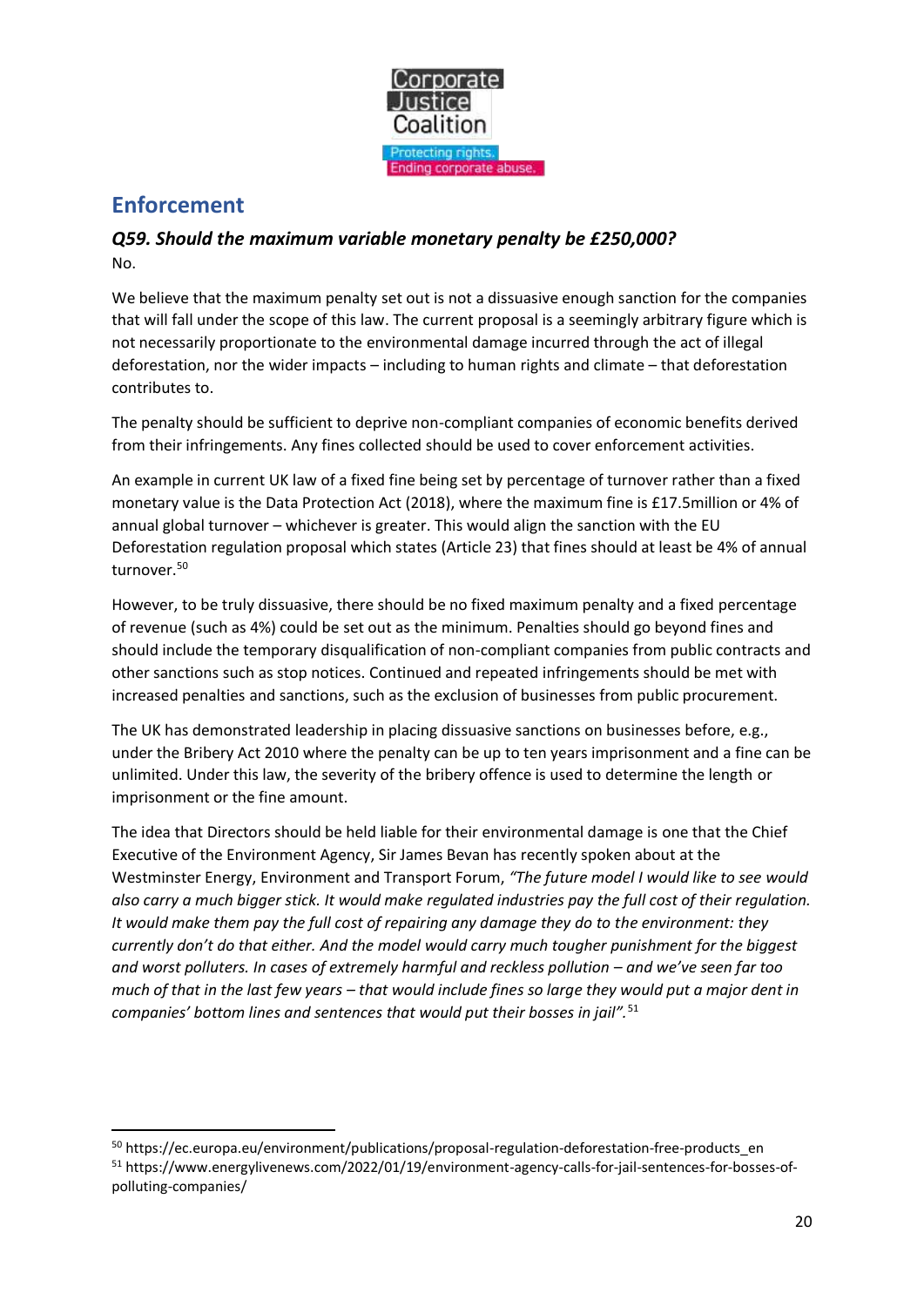

### <span id="page-20-0"></span>*Q60. Do you have any further comments on the enforcement regime?*

Details pertaining to the enforcement framework, the role of the regulator, powers given to the regulator and obligations regarding transparency should be set out in secondary legislation as per paragraph 8 of Schedule 17.

#### The enforcement framework

A dedicated, independent, and well-funded Enforcement Authority (regulator) with sufficient powers to investigate and a mechanism to deal with third-party complaints is necessary to ensure proper implementation of this law.

Experience from the Modern Slavery Act (MSA) shows that dedicated enforcement mechanisms are necessary to ensure compliance. An independent review of the MSA, published in 2019, recognised that an estimated 40 per cent of eligible companies are not complying with the legislation at all and those who do, are offering little substance and detail. Further, limited penalties for non-compliance have not been enforced.<sup>52</sup>

The regulator will need to be comprised of a team with expertise in the environment, human rights, supply chain management, corporate accountability, and law (including land use, land ownership and customary land tenure). Although the legislation does not explicitly address human rights, any Enforcement Agency dealing with the topic of illegal deforestation, in multiple countries worldwide, will be presented with the human rights impacts of deforestation in localities of production.

We believe that an accessible, credible and responsive third party complaints system that offers indigenous peoples, forest-dependent communities, workers and smallholders (as well as civil society groups) a confidential mechanism to make complaints, in their language, is crucial to provide some level of access to justice. This simultaneously serves as a critical source of first-hand information that can help the regulator triangulate with self-reported information provided by companies.

An awareness and sensitivity of potential reprisals needs to be carefully considered. Disclosures related to whistle-blowers should be protected as set out by the Public Interest Disclosure Act 1998.<sup>53</sup> The procedure for receiving, assessing and acting on information – as well as reporting on the outcome any resulting investigation should be publicly detailed by the regulator.

The regulator should develop a robust spot-checking system to verify data provided by companies. It should enable civil liability where non-compliance is evident.

#### Powers given to the regulator

Bestowing a wide-ranging toolbox of powers, including investigative powers, to the Enforcement Agency will be necessary to ensure it can successfully gather the documentation and evidence

<sup>52</sup>https://assets.publishing.service.gov.uk/government/uploads/system/uploads/attachment\_data/file/803406 /Independent review of the\_Modern\_Slavery\_Act\_-\_final\_report.pdf

<sup>53</sup> https://www.legislation.gov.uk/ukpga/1998/23/contents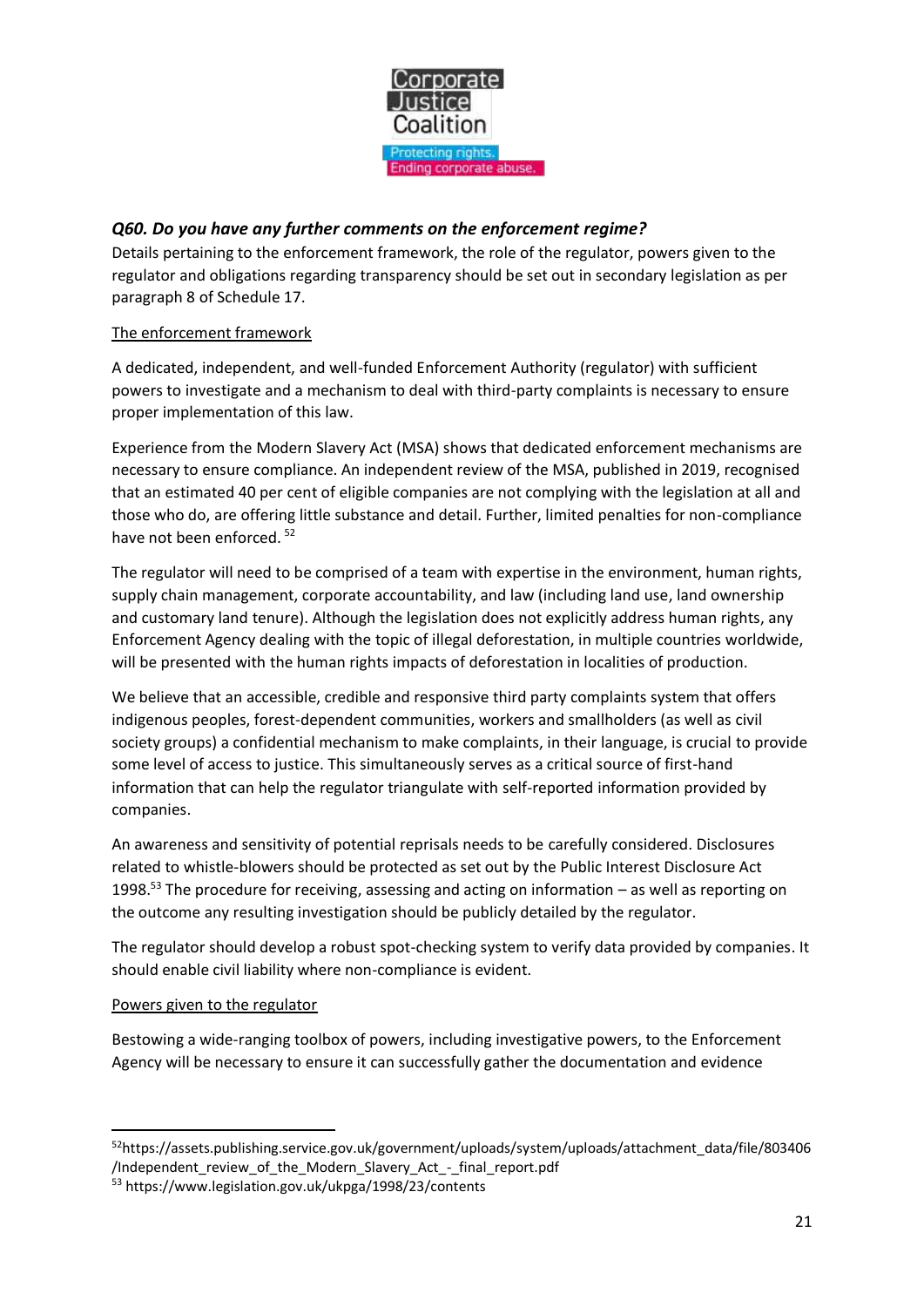

needed from companies in-scope of regulation. This should include the powers of entry, inspection, examination, search and seizure.

Regulatory powers can be modelled on those given to the UK's Competition and Markets Authority. This regulator has wide-ranging powers which includes the ability to enter premises with a warrant in order to seize relevant material and the ability to disqualify directors for up to 15 years if they infringe the rules, as well as the ability to issue fines of up to 10% of a company's turnover. Other powers bestowed on this regulator could be considered for this law, in particular empowering it with 'market investigation' powers which would enable it to undertake in-depth investigations when a whole market sector (in this case commodity-specific) does not appear to be working satisfactorily this shifts the focus on industry wide behaviours and practices rather than the workings of individual companies.<sup>54</sup>

The Enforcement Authority will need to have the powers to investigate on the ground in countries where commodities produced. Visits to producer countries will help ensure proper compliance with the law and facilitate investigations into complex grievances that have been reported. Information gathered during investigations should be shared with affected parties, this will facilitate the pursuit of civil liability in cases where non-compliance has been found by the Enforcement Agency.

#### The role of the regulator

The regulator's role should involve monitoring compliance through analysis of companies' due diligence reports which are cross-referenced with third party information, undertaking investigations, placing sanctions on non-compliant companies, and collating and publishing materials to support compliance, monitoring (aided by third parties and accessible complaints system) and enforcement.

Enforcement obligations should include requiring companies to complete declarations when importing commodities that adequate due diligence on the commodity has been completed. Monitoring disclosures made by companies should include monitoring the way in which noncompliance is addressed, the improvements made over time and the outcomes achieved.

The regulator should keep (and publish) a register of companies that are covered by the regulation and required to provide due diligence information. The regulator should assess the reports submitted by companies and evaluate whether any non-compliance is evident and publish a list of companies found to be non-complaint with the law.

Guidance should be provided by the regulator and regularly updated to keep up with evolving best practice.

A searchable database of information provided by companies should be maintained by the regulator (more in-depth detail is listed under the next section).

<sup>54</sup> https://www.business-humanrights.org/en/latest-news/report-of-research-into-how-a-regulator-couldmonitor-and-enforce-a-proposed-uk-human-rights-due-diligence-law/